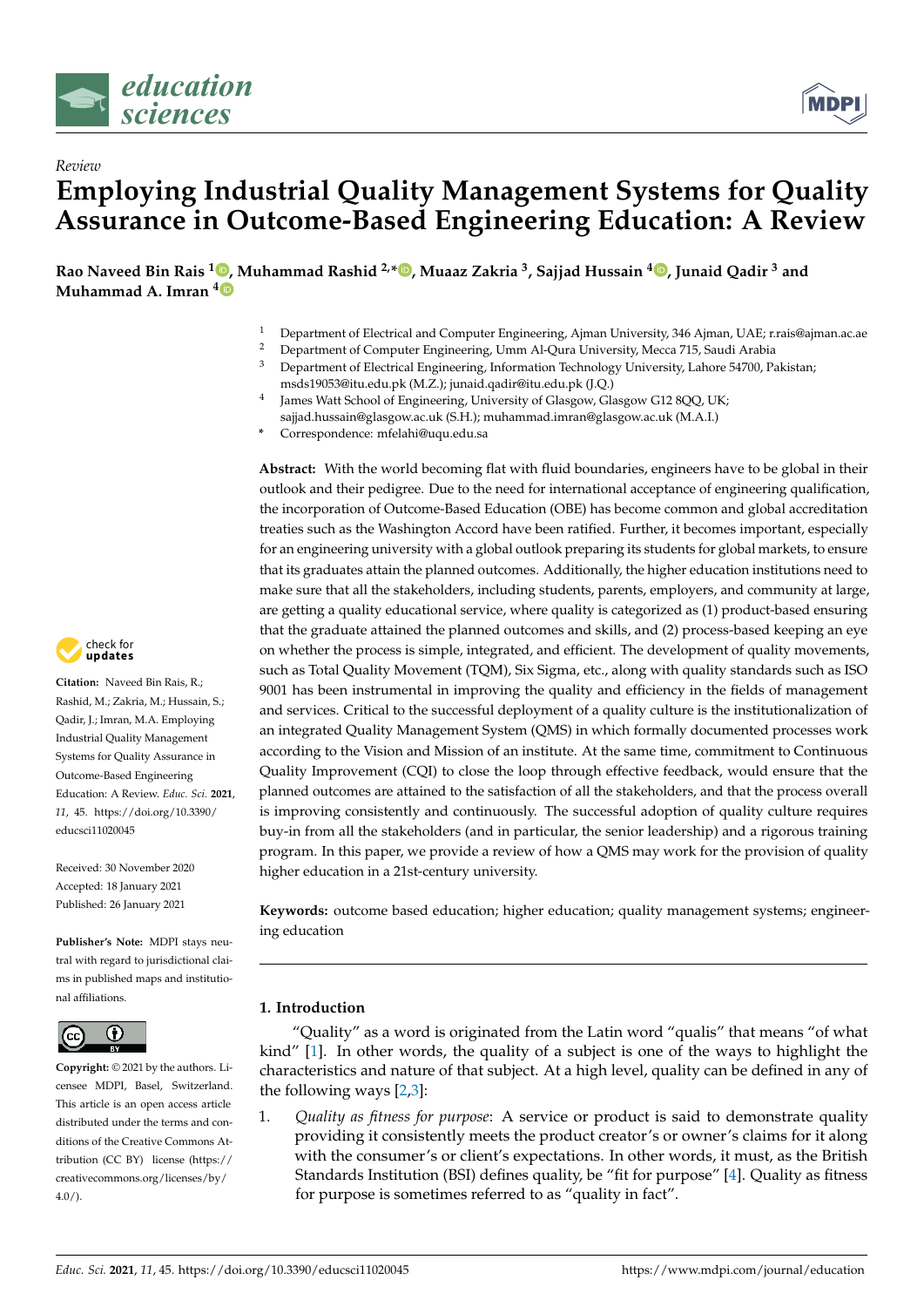- 2. *Quality as outcome assurance*: A product or service is assumed to have quality when the producer has a quality system, sometimes called a quality assurance (QA) system. The system involves consistent and continuous production of the product or service that complies with a particular standard or specification. The presence of QA systems promises to guarantee that a given service or product is "fit for purpose".
- 3. *Quality as excellence*: A product or service is assumed to have quality if it can consistently "meet or exceed customer expectations".
- 4. *Quality as value for money*: The standard of quality of a product is directly related to the economy of the product. This deals with providing quality products at a price that is affordable for the consumers. It also refers to the fact "you get what you pay for".
- 5. *Quality as transformation and striving for CQI*: Continuous quality improvement (CQI) refers to a process of monitoring the system, collecting and analyzing data, proposing remedial actions, and implementing the action to close the loop. Excellence is an aspiration, a striving, which is demonstrated from the supplier's commitment to keep transforming for the better through a continuous CQI cycle.

As a general statement, we can perceive quality as something that meets and/or surpasses the requirements, needs, and demands of customers. We may call this phenomenon as "quality in perception" as the quality is generally considered to be consumer-centric, and this is why the consumers' perception matter the most.

In business and academia, there have been two approaches related to quality of products: quality control and quality management. The former deals with finding and excluding of components or the entire product after the production, if it does not meet specific standards as set by the organization, while the latter refers to managing the production of the quality and keeping it to specific standards before or during the production. Quality management is sometimes referred to as quality assurance process and this is more relevant to the education sector [5].

Moreover, the achievement of quality depends on a number of principles which have been developed in the past two decades. These principles demonstrate the key features of quality that can be used to understand what the quality is all about [6]. We summarize these principles in the following.

- *Customer-focused:* Creating a quality product and maintaining its standard require deep understanding of customer needs and expectations
- *Leadership:* Leadership components of quality is centric to process of creating the idea and brainstorming of the purpose of creating the product. It also deals with creating a centralized quality culture
- *People-centric:* It is important to develop the appropriate workforce and to keep them motivated
- *Process-focused:* Managing quality of products require continuous and effective management of processes
- *Systems approach:* It is critical to maintaining that the organization has a clear and deep understanding on interactions and interdependencies of processes
- *Continual improvement:* One of the fundamental essentials to quality is the ability of the process to embed continuous improvement of the processes by reviewing the existing ones, and finding improved approaches ways of creating and manufacturing the products
- *Factual approach:* This principle deals with the fact that having a clear, well-defined, and unbiased view of the ground realities in decision-making is vital to success
- *Mutually beneficial relationships:* Teamwork is very important in maintaining quality. There is a need to realize across the board that the team need each other to succeed

In academia, quality management may include a number of aspects including quality of students, quality of facilities and infrastructure, quality of processes, quality of assessments, etc. The quality management of each of these aspects requires distinct set of procedures while these aspects also have some overlap in quality procedures. In this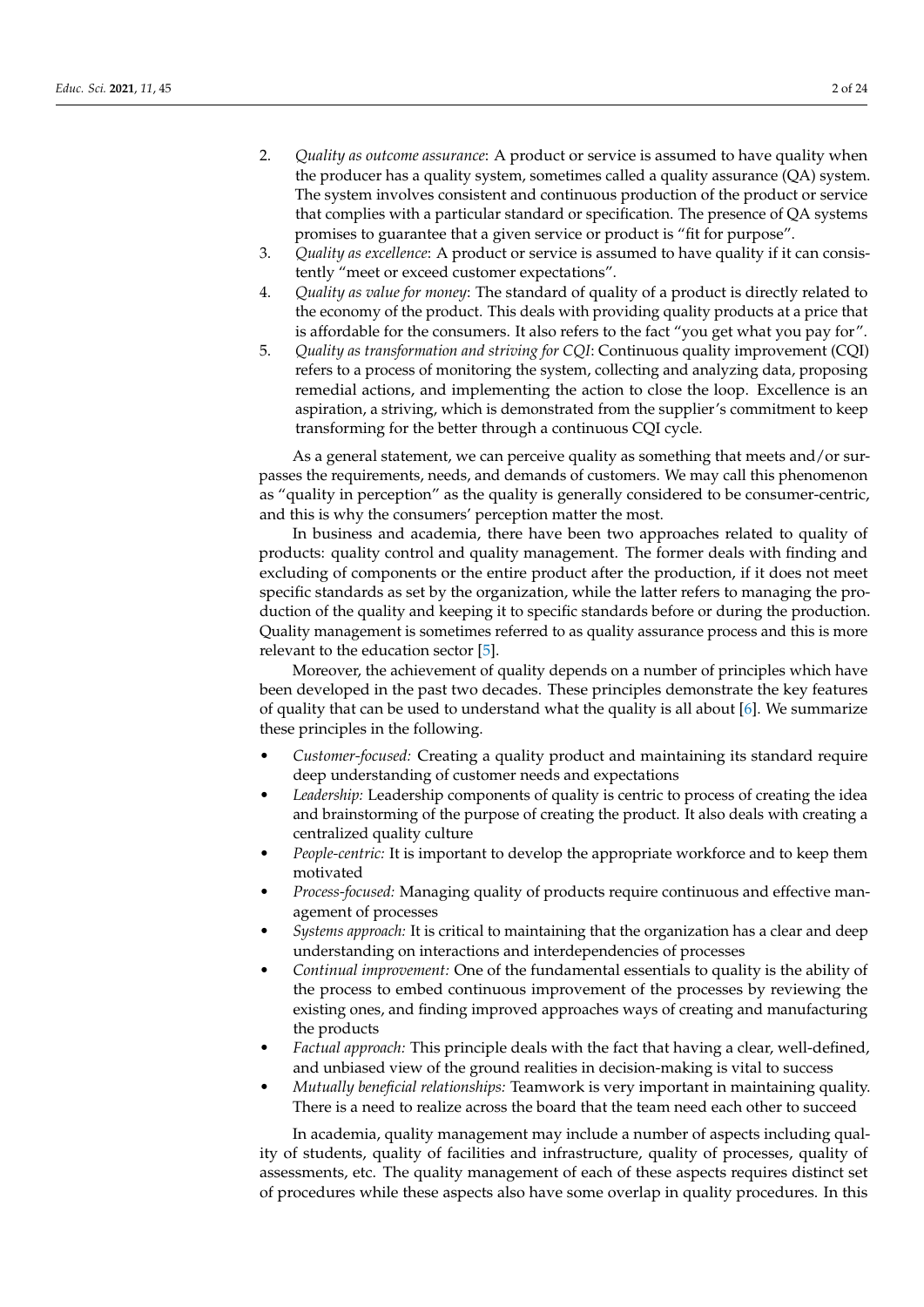paper, our main focus is on the quality of assessments in higher education which is usually addressed using Outcome-Based Education (OBE) paradigm. We discuss this aspect in detail in Section 4.

One of the established ways of dealing with quality of products and making sure that they are according to the expectations and needs of the consumers is by instituting a Quality Management System (QMS). QMS requires that an organization establishes its own set of operating processes and procedure for maintaining quality and then adheres to these. In this respect, the organization is sovereign in identifying the quality principles within some bounded and recognized standard such as ISO 9000, ISO 9001, ISO 14001, etc. The main principles of a QMS include [6] the following:

- 1. establishment of goal or objectives;
- 2. formulation of a process;
- 3. monitoring, measurement, and analysis of the organization's performance around the process; and
- 4. review of goals, objectives, and process and continuous improvement.

Among the myriad changes that have taken place in engineering education during the last century, engineering education expert Jeffrey Froyd identifies that the evolution of outcome-based education (OBE) and accreditation can be categorized as one of the top five significant changes in engineering education [7]. This includes the accompanying imperative to hold universities accountable for continuous quality improvement. The trend has emerged from the increasing globalization of the engineering workforce and the need to ensure that engineering degrees the world over emphasize and assess engineering knowledge, skills, and attitudes in compatible ways. OBE (https://en.wikipedia.org/ wiki/Outcome-based\_education), sometimes referred to as standards-based education or competency-based education, is attributed to be the brainchild of the sociologist William Spady [8]. In a nutshell, OBE requires that we organize and focus everything in an educational system around goals (or outcomes) related to what the students are able to know and successfully demonstrate in terms of abilities and attitude at the end of their educational experience. All decisions related to the curriculum, instruction, and assessment are centric to the graduating learning outcomes that the students are expected to demonstrate by the end of their program and/or courses. Consistent with the adage "the proof of the pudding is in the eating", it is now widely believed that the success of an educational program is in ensuring that the student is successful in demonstrating predefined competencies of knowledge, skills, and attitude by the end of their educational program.

In the past, many researchers have attempted to study the relationship between QMS and OBE, and in particular to map QMS in the higher education sector through the principles of OBE. In this context, experts from academia have taken different avenues to address the problem. A recent survey in [9] has summarized the corresponding achievements and limitations. The primary effort in this regard is made in [10], highlighting that the TQM principals, such as customer focus, leadership, etc., can be directly applied in the OBE process. However, the discussion in [10] merely revolves around the theoretical foundations between the two concepts (QMS and OBE) without considering the practical hindrances in the education sector for the implementation of QMS in its true spirit. The work in [11] further highlights this fact that there is an abundance of quality frameworks in education sector for the execution of QMS, targeting the theoretical aspects only, without focusing on the real "improvement" aspect. Another literature review on the linkage between quality and education is performed in [12] in which the authors discuss various attributes of quality in the context of reviewed literature. Based on their review, they articulate a quality model and evaluate state-of-the-art frameworks in the context of their presented quality model. The bonding between QMS and OBE is further explored in [13], where the authors have described certain challenges in implementing the CQI process in its true sense for education sector.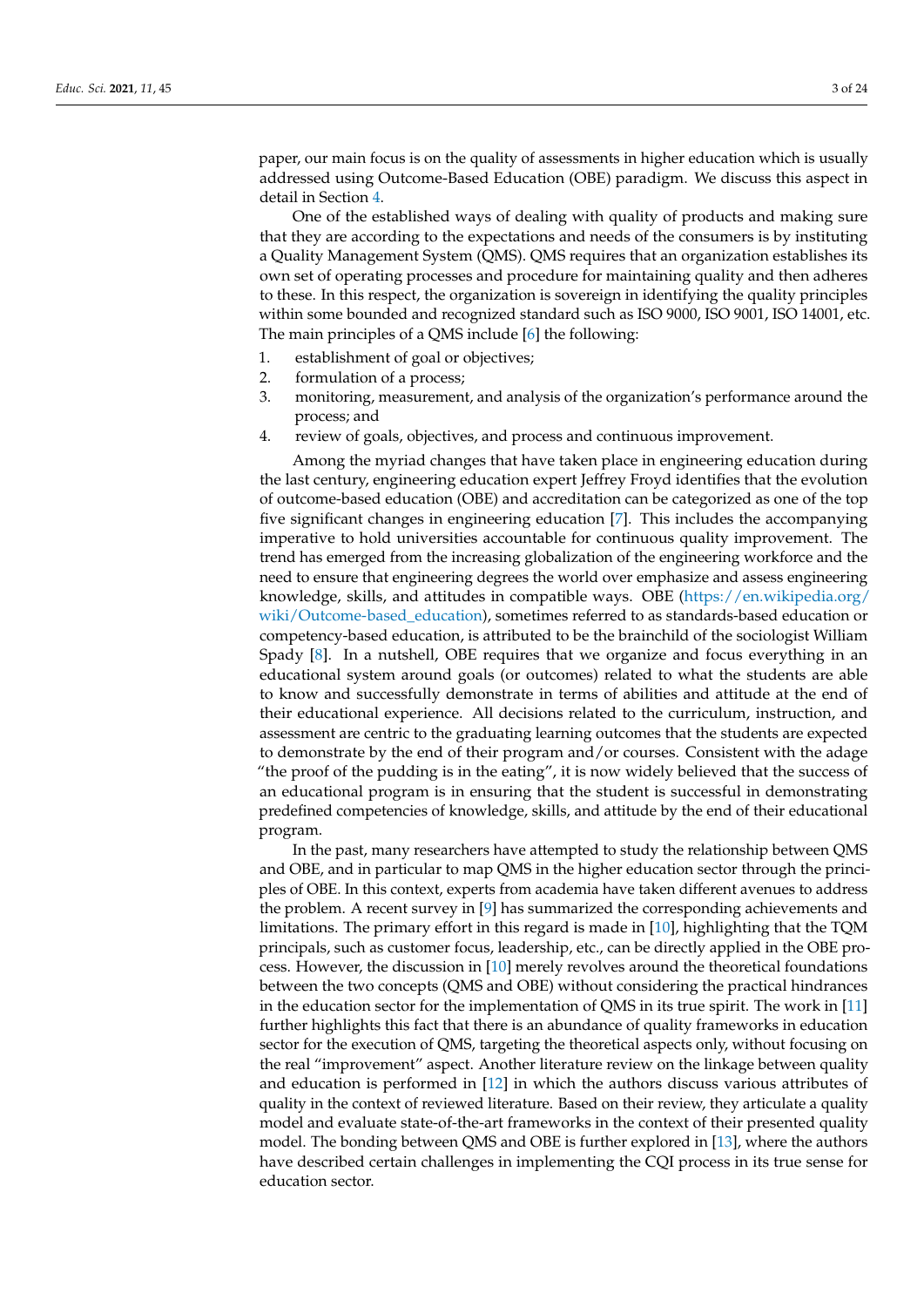Despite the importance of aforementioned literature on the linkage between QMS and OBE, there is a need for a work that can not only provide a theoretical foundation for a cohesion between the two (QMS and OBE), but also highlight the gaps where the OBE process can still incorporate or import various techniques and methods from a relatively more mature QMS model. This is particularly true for engineering education. In other words, it is important to evaluate current state-of-affairs in engineering education from a quality management point of view and point out the practical issues related to shortcomings and generate certain recommendations accordingly.

While the practice of using a QMS with some set of principles as specified by an industrial/commercial organization for itself is well established, and the same is true for the use of OBE principles for the higher education sectors (such as engineering education programs), we aim to critically analyze principles and practices of both QMS and OBE to determine how close they are to each other. The main contributions of this paper are as follows:

- 1. The similarities between a QMS and an OBE framework are clustered into four major categories.
- 2. State-of-the art on OBE for engineering education is explored in the context of QMS participles.
- 3. The probable hindrances to the wide-spread adoption of QMS in higher education, targeting OBE for engineering programs, are highlighted.
- 4. A set of recommendations are presented and discussed for the exploitation of QMS with its true spirit in an OBE environment.

To summarize, this paper identifies some core principles of QMS that can be borrowed into the OBE system for the higher education sector. We believe that the work presented in this paper will be useful for university administrators—mainly those who do not have a background in management and quality movement—who are interested in applying modern trends such as OBE in their true spirit particularly in the field of engineering education. Furthermore, we provide deep insights of adhering to quality principles in an educational organization along with presenting the caveats and pitfalls of using these principles.

The rest of the paper is organized as follows. Section 2 provides the background about quality management systems mainly in the industrial sector. Section 3 discusses the quality in higher education sector, while the focus of Section  $4$  is on the quality management systems in the OBE-centered higher education environment. Section 5 highlights similarities and differences between quality management systems in industry and higher education. It also outlines the challenges faced by the academia in the implementation of quality management systems and provides recommendations to help academics and managements boards towards the realization of quality assurance in its true spirit in the education sector. The paper is concluded in Section 6.

#### **2. Quality Management System (QMS)**

A Quality Management System (QMS) deals with management of quality principles and regulations that are generally defined by an organization per se such that comparison of the outcome of the product can be made against the reference principles and product quality could be improved, continuously. QMS principles are often inspired by some well-known quality standards but are adapted according to the particular product at hand, its features and characteristics, and the environment under consideration. In general, the following are the main principles around which a QMS is defined [6]:

1. *Establishment of goal or objectives:* Before a QMS can be set up, an organization must define its raison d'etre (mission or expression of purpose). This also includes the vision of the organization in terms of how it sees itself in the future and what is its criteria of success including the outcomes and the key performance indicators (KPI). The organization must also make an effort to identify the stakeholders for the products and/or services it is offering.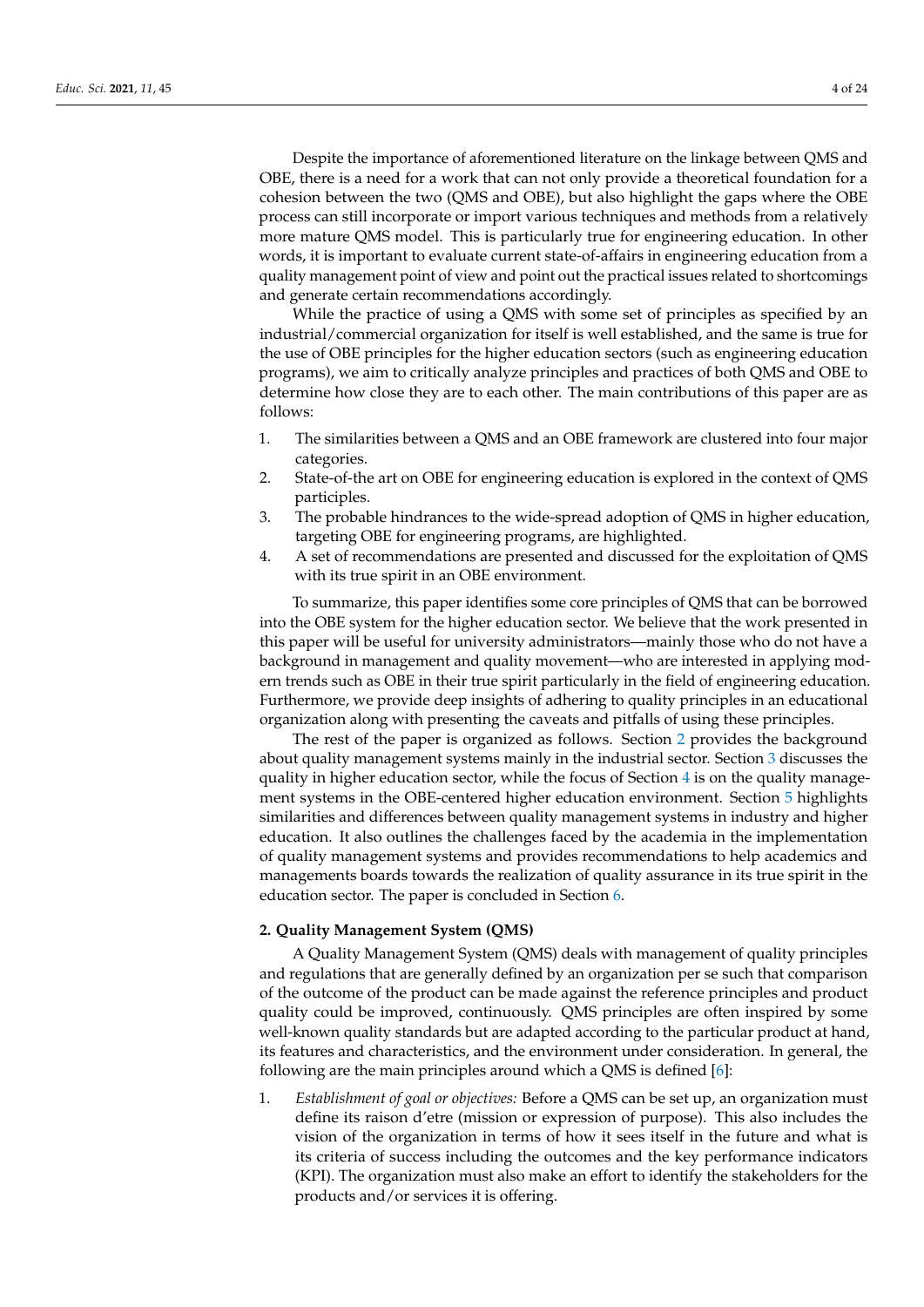- 2. *Form a process:* It is important to identify and define the processes that are involved in the making of the product in order to ensure quality. In addition, each process must have a clearly defined success factor and feedback mechanism, which can help in identifying any bottleneck in the product manufacturing pipeline. Besides, this is also useful in refining the product process-wise. The organization must also ensure the availability of information necessary to support the optimization of processes.
- 3. *Monitor, measure, and analyze the performance:* Once the processes are formed, continuous and structural monitoring of the processes associated with the production cycle should be done. The organization must ensure to define proper KPIs to measure and analyze the performance of the processes. This is sometimes referred to as collecting the internal feedback. On the other hand, the organization must have a mechanism to get the external feedback from the customers and stakeholder via surveys, etc. and should ensure that due audit is performed for all processes regularly.
- 4. *Review and improve:* Once the data are collected, they must be reviewed thoroughly. The next step is to implement corrective and preventive measures in order to improve the performance of the following batch of the product making. Moreover, the organization must have a structure to ensure that corrective steps are taken and processes are in place for continual improvement.

*Shewhart's Approach to Quality Management:* Walter Shewhart proposed techniques for statistically control the industrial processes [14]. It includes a number of techniques that help in eliminating the causes of variability from the industrial processes, thereby making the industrial processes more controllable and predictable. Deming, later furthered the contributions of Shewhart by developing a "plan, do, check, act" (PDCA) cycle [15] (or sometimes referred to as "plan, do, study, act" (PDSA)), which is understood to be the pioneer method for the management of continuous quality improvement (CQI).

*Deming's Approach to Quality Management:* Deming developed the PDCA/PDSA cycle of quality management [15] with reference to the proposed techniques of Shewhart. He proposed four components of quality management that have one of the greatest influences on quality management and movement. These components are

- 1. appreciation for a system,
- 2. understanding variation,
- 3. a theory of knowledge, and
- 4. understanding psychology and human behavior

In his famous 14 points [16], Deming has laid out the necessary imperatives to effectively manage an institute, as shown in Table 1.

With his work, Deming has laid the foundation of the quality management in terms of process defining and product cycle. He insisted that the product cycle should be properly described and defined, and said that if one cannot describe what one is doing as a process, then one does not know what one is doing. He also suggested that the quality management principles should be embedded in a way that the cause of malfunctioning is identified instead of managing the result to get the desired outcome of a product. Deming also recommended to manage the process and the cause and not the result and considered managing by results to being akin to drive while looking in the rear-view mirror.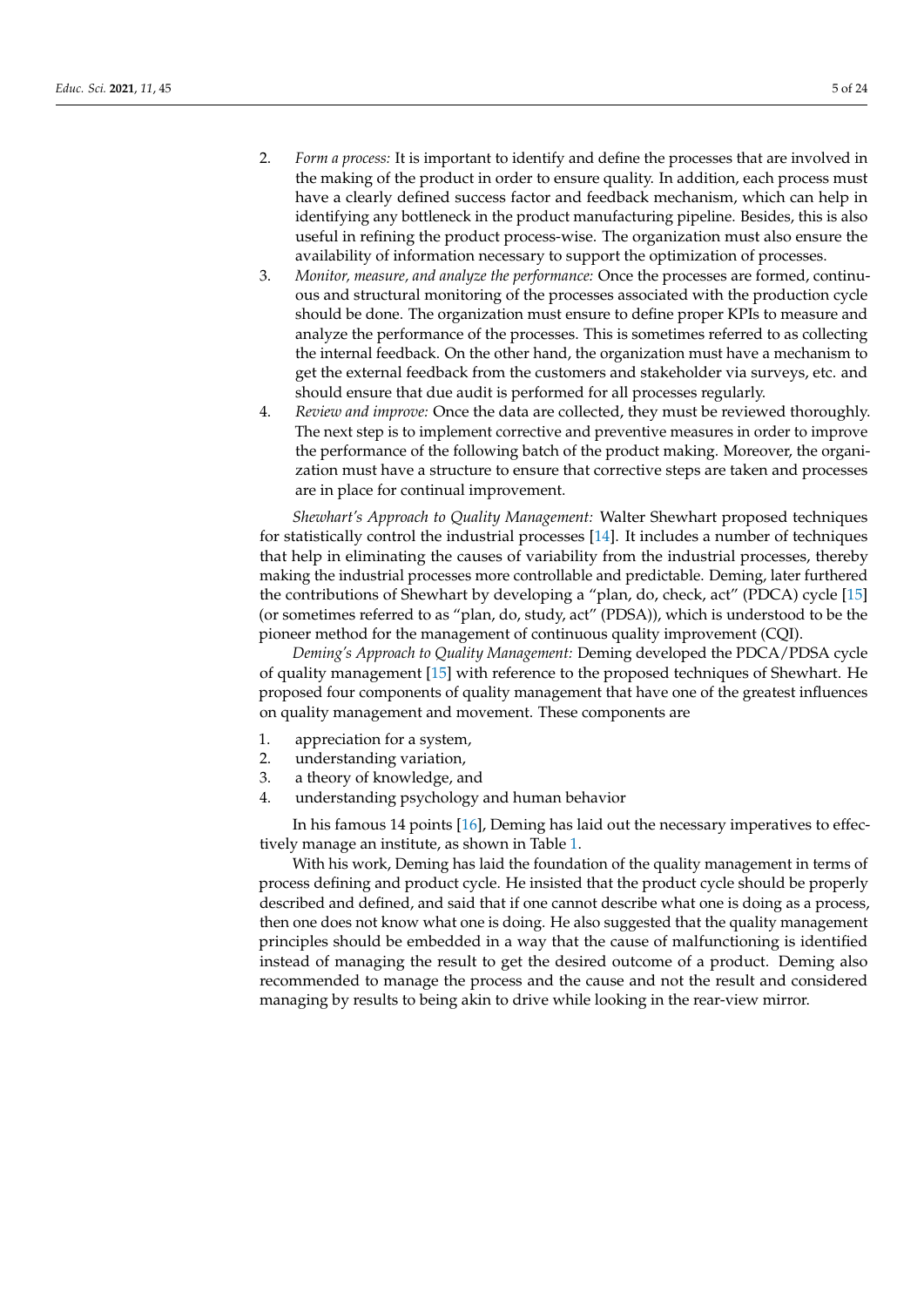| No. | Principle                                                                                                                                      |
|-----|------------------------------------------------------------------------------------------------------------------------------------------------|
| 1   | Create purpose for improvement and constancy of purpose toward improvement of product<br>and service, with the aim of becoming competitive     |
| 2   | Adopt the new philosophy. The management must awaken to the challenge, must learn<br>their responsibilities and take on leadership for change. |
| 3   | Cease dependence on mass inspection. Build quality into the product from the start.                                                            |
| 4   | Minimize the total cost. Move towards a single supplier for any item, based on a long-term<br>relationship of loyalty and trust.               |
| 5   | Continuous improvement. Improve constantly and forever the system of production and<br>service to improve quality and reduce waste.            |
| 6   | Institute training and retraining.                                                                                                             |
| 7   | Institute leadership. The aim of supervision should be to lead and help people to do a better<br>job.                                          |
| 8   | Drive out fear so that everyone may work effectively for the company.                                                                          |
| 9   | Break down silos and barriers between departments.                                                                                             |
| 10  | Eliminate slogans, exhortations and targets for the workforce as they do not necessarily<br>achieve their aims.                                |
| 11  | Eliminate numerical quotas/goals in order to take account of quality and methods, rather<br>than just numbers.                                 |
| 12  | Remove annual ratings or merit systems, which act as barriers to pride of workmanship.                                                         |
| 13  | Institute a vigorous program of education and re-training for both the management and<br>the workforce.                                        |
| 14  | Take action to involve everyone in accomplishing the transformation. Management and<br>workforce must work together.                           |

**Table 1.** Deming's 14 Points for Total Quality Management [15].

# *2.1. Quality Control vs. Quality Management/Assurance*

New production methods, associated with the approach proposed by F W Taylor to "scientifically" approach management, has resulted in division of a product manufacturing process into several components where different set of work forces is generally responsible for each component. This brings the need to inspect and control each component separately and the product as a whole, which is termed as quality control. Therefore, it became essential to look at the quality of products and services to detect and prevent deficiencies.

*Quality control* is a well-established and pioneer quality concept, which refers to recognition and exclusion of either components or the final product that does not comply with the standard. It ensures that only those components or products leave the production line that comply with a predefined standard or specification. In other words, the process of quality control is designed to find defective products. It is noteworthy that quality control is an "after-the-event" process and the workforce who is involved in the production of the components or the product itself is not generally involved in the quality control process. This is why, many organizations have replaced or augmented the quality control process with quality assurance and quality management methods that involves embedding quality into the production process and as a result, making the producers/workforce responsible for the quality of the components or the product itself.

*Quality assurance* can therefore be thought as a "before-and-during-the-event" process aimed not only at detecting defects but to proactively prevent shortcomings from occurring. Quality assurance is different than quality control and is more about "consistently meeting product specification or getting things right first time, every time" [17].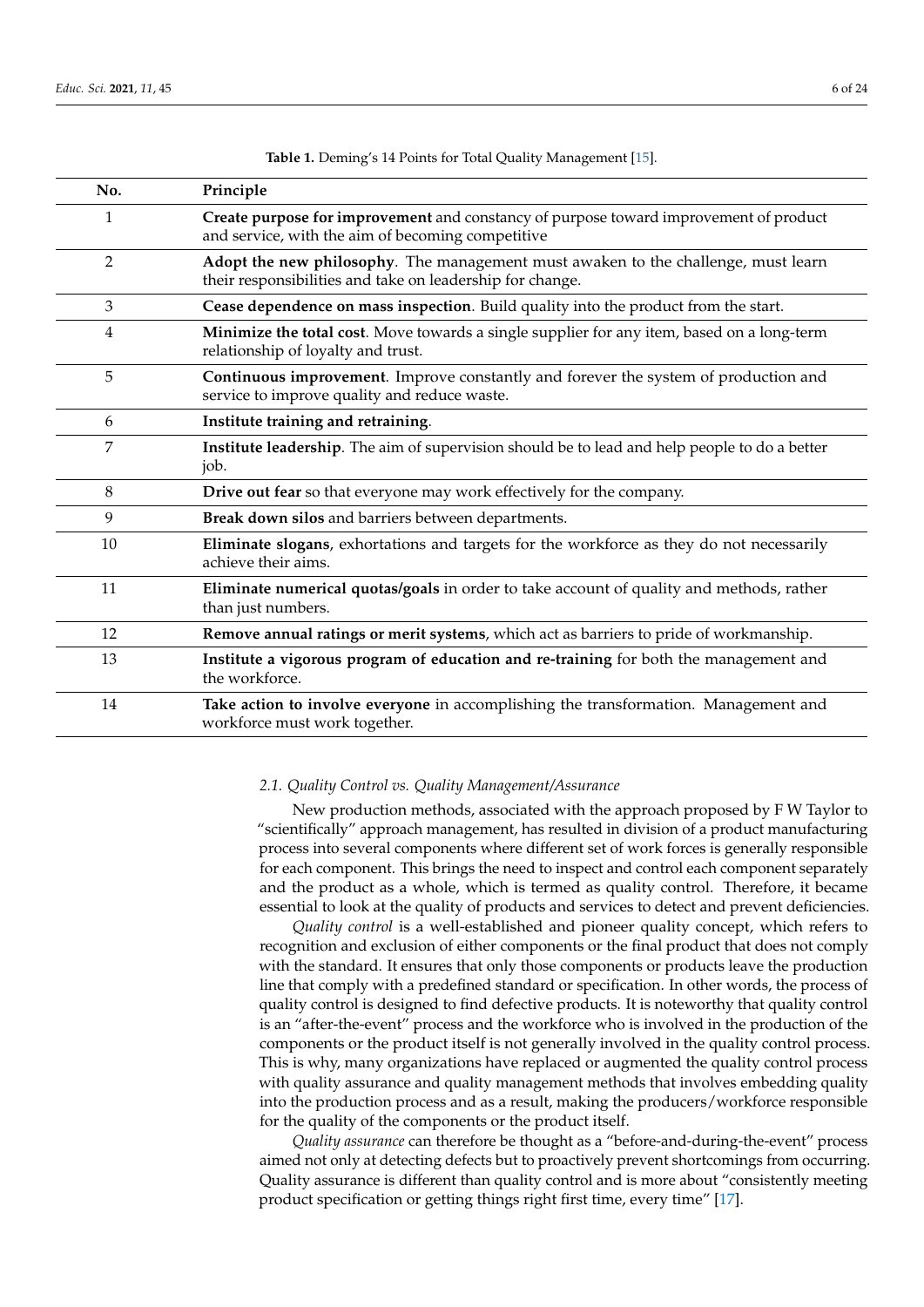To assure the quality, there have been several quality management approaches employed during different periods. Total quality management (TQM) is one of them which is about organization wide efforts to "install and make permanent climate where employees continuously improve their ability to provide on demand products and services that customers will find of particular value" [18]. TQM integrates quality assurance process by enhancing and developing the process. TQM is more customer-centric and an attempt is made to develop a quality culture where the objective is to delight the customers, and fostering an environment that enables this goal. Therefore, TQM makes the product customer sovereign.

*2.2. Quality for Products vs. Quality for Services*

"*Quality in a product or service is not what the supplier puts in; it is what the customer gets out and is willing to pay.*"

—Peter F Drucker, American Management Guru [19].

It is noteworthy that most of the work done related to the quality focused on quality of product and very little effort is made towards defining and analyzing quality management principles for services (including education). Specifically, quality of service is more difficult to define than quality of products because the former includes significant subjective elements. In other words, we can say that the reasons of poor quality of service generally differ from the reasons of bad quality of products. Most quality experts (e.g., Edwards Deming, Joseph Juran, Philip B Crosby, Tom Peters, and Kaoru Ishikawa) focused their attention on quality issues related to industrial production. Moreover, specifically, none of experts with the exception of Peters, focused their attention to the pertinent issues of quality in the education sector.

In the following, we present some important aspects in which services differ from a product.

- 1. Unlike product development, a direct contact of some form between provider and consumer or end user is present in services.
- 2. In contrast to the product development where a product can be altered during the production line before going to the customer, the services have no or very little option of being mended, especially once offered. They have to "be right the first time, every time".
- 3. Services are generally initiated or requested by an end user which puts the end-user in the driving seat to set the deadline of the service delivery.
- 4. The expectations from services may not always be tangible. The services may suffer from a lack of understanding between the providers and customers. Therefore, the goal of services is more about process instead of the product.
- 5. While the feedback on product quality is generally sought after the product launch, the end users have the option of providing feedback and shaping the outcome while the services are being offered to them.

#### *2.3. Quality Management Approaches*

There are various quality management approaches adopted by different sectors. Based on the nature of their businesses, objectives, and requirements, different organizations follow different quality assurance strategies. The quality control, and more specifically quality assurance process, refers to continuous inspection of different components of the product and correcting the course of product manufacturing. This also involves providing feedback to components or processes in order to improve the quality of the process, known as continuous quality improvement (CQI). Besides, TQM emphasizes on self-assessment, teamwork, leadership, rigorous analysis and strategy, and focuses on the continuous change. Thus, TQM requires that everyone in the organization and all stakeholders are involved in the process of continuous improvement. CQI is a mission-driven system which asserts that the goals, targets, and the processes that are used to achieve them are always supposed to be in continuous flux. Under a CQI approach, multiple entities including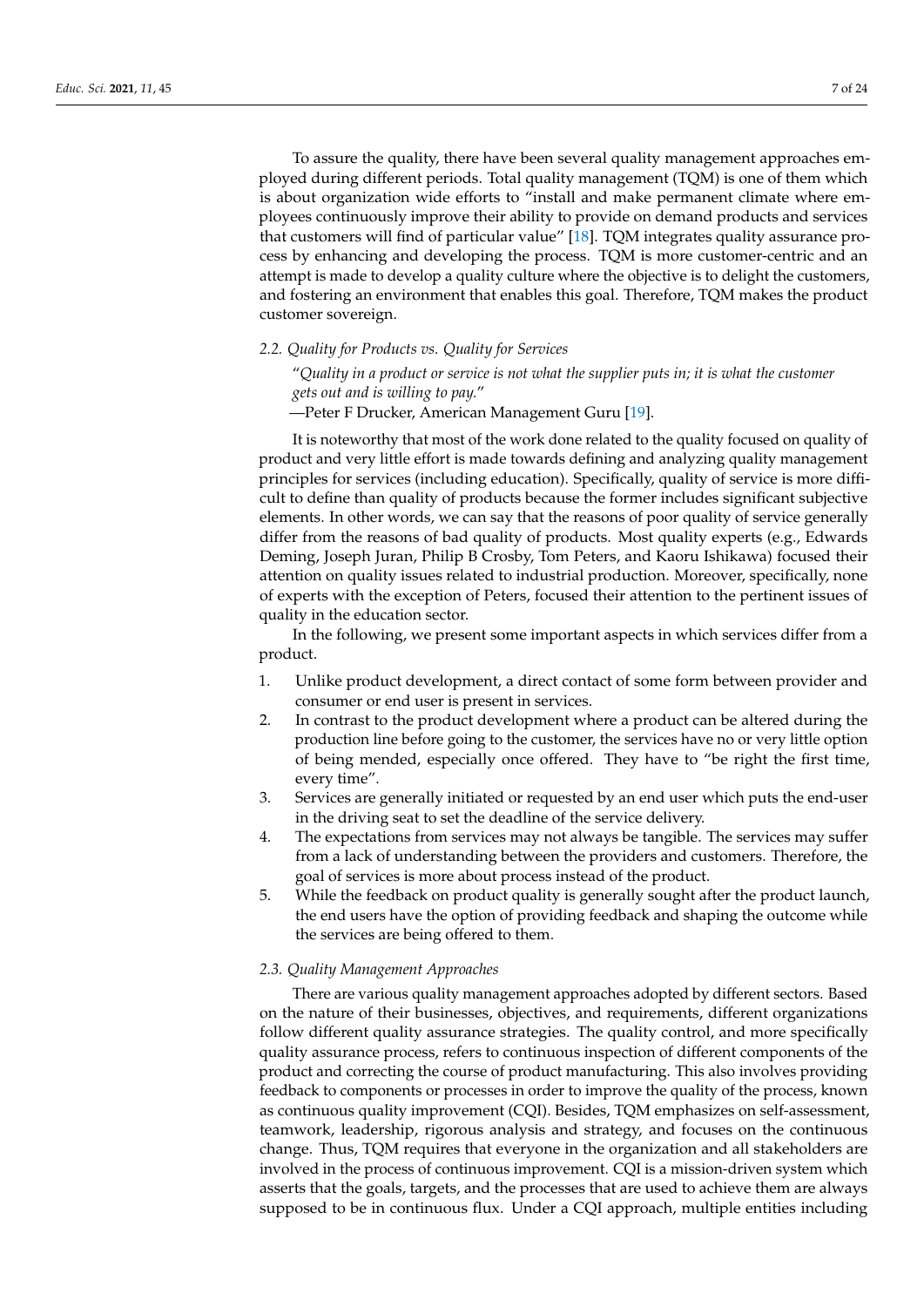the human resource development, collaboration, organizational learning, and evaluation continuously improve the production process and its consequences. Along with other applications, CQI has a direct implication and application in the education sector. In that context, CQI principles recommend that curriculum practices as a system should provide opportunities for assessment and improvement [20]. CQI process includes a number of aspects of an educational program. These important aspects include the following:

- 1. *Mission*: The mission should be clear and all efforts should be made to assess the mission continuously and improve it.
- 2. *Constituents*: All stakeholders should be directly or indirectly involved in the CQI process.
- 3. *Objectives*: Objectives should be designed in a way to support the mission of the organization and reviewed in a period cycle.
- 4. *Outcomes*: Outcomes should be assess continuously.
- 5. *Processes*: Processes should be properly defined to assess the outcomes of the product/program.
- 6. *Data Collection*: Data collection should be done carefully in order to help evaluate the product/program thoroughly.
- 7. *Data Analysis*: Data should be carefully analyzed and results are drawn to be fed into the cycle.
- 8. *Action*: Action is taken in the corresponding block to help improve the overall process.

Peter Drucker, in his book The Practice of Management [21] written in 1954 coined the term Management by objectives, which is sometimes, also known as management by results. It provided an outlook to visualize management as a whole and being a manager as a separate responsibility. It also established the discipline of modern management practices. However, it introduced a risk-averse complacent culture as conservative objectives are set. Andy Grove tried to rectify this drawback through the introduction of Objectives and Key Results (OKRs). OKRs has been used by many top companies including Google to try to set ambitious goals and track progress. In a foreword to John Doerr's authoritative book on OKRs [22], Larry Page, the co-founder of Google, credits the OKR system for helping them attain " $10\times$  growth, many times over". OKRs are developed by focusing on two simple questions: (1) What does an organization want to achieve? (2) How the organization would know the way to achieving its objective? John Doerr talks about the four "superpowers" of OKR which are listed in the following:

- 1. Develop priorities carefully, and then remain focus and committed to them.
- 2. Synchronize the team efforts to accomplish the tasks.
- 3. Register every action properly so that it can be accountable.
- 4. Design goal in such a way that they have margin of expanding and improvement.

Objectives in the OKR methodology are supposed to be ambitious and should feel a little out of reach. The key results (or KPIs) associated with an objective should be quantifiable and easily gradable. Therefore, in this way, if someone consistently is able to fully attain their objectives, this is treated as an indication that the OKRs are underambitious and there is a margin to set bigger goals. OKRs are public and transparently shared in the organization so that there is greater awareness and alignment. Low grade on the key results is not the death bell knell as OKRs are synonymous with employee evaluations—but it is feedback that can be used to refine the next OKRs.

TQM suggests that an organization usually develops its own TQM culture by making a reference to one or more well-known external quality standards. In other words, the in-house quality standards are carefully designed and help an organization define its own derived quality standards with reference to one or more external quality standards. The external standards are generally not a binding on the organizations and, some organizations do not like to be overburdened by adopting some external standard. Nevertheless, even if an organization does not adopt or adapt to an external standard, considering or referring to an external standard while design own quality standards can be very useful while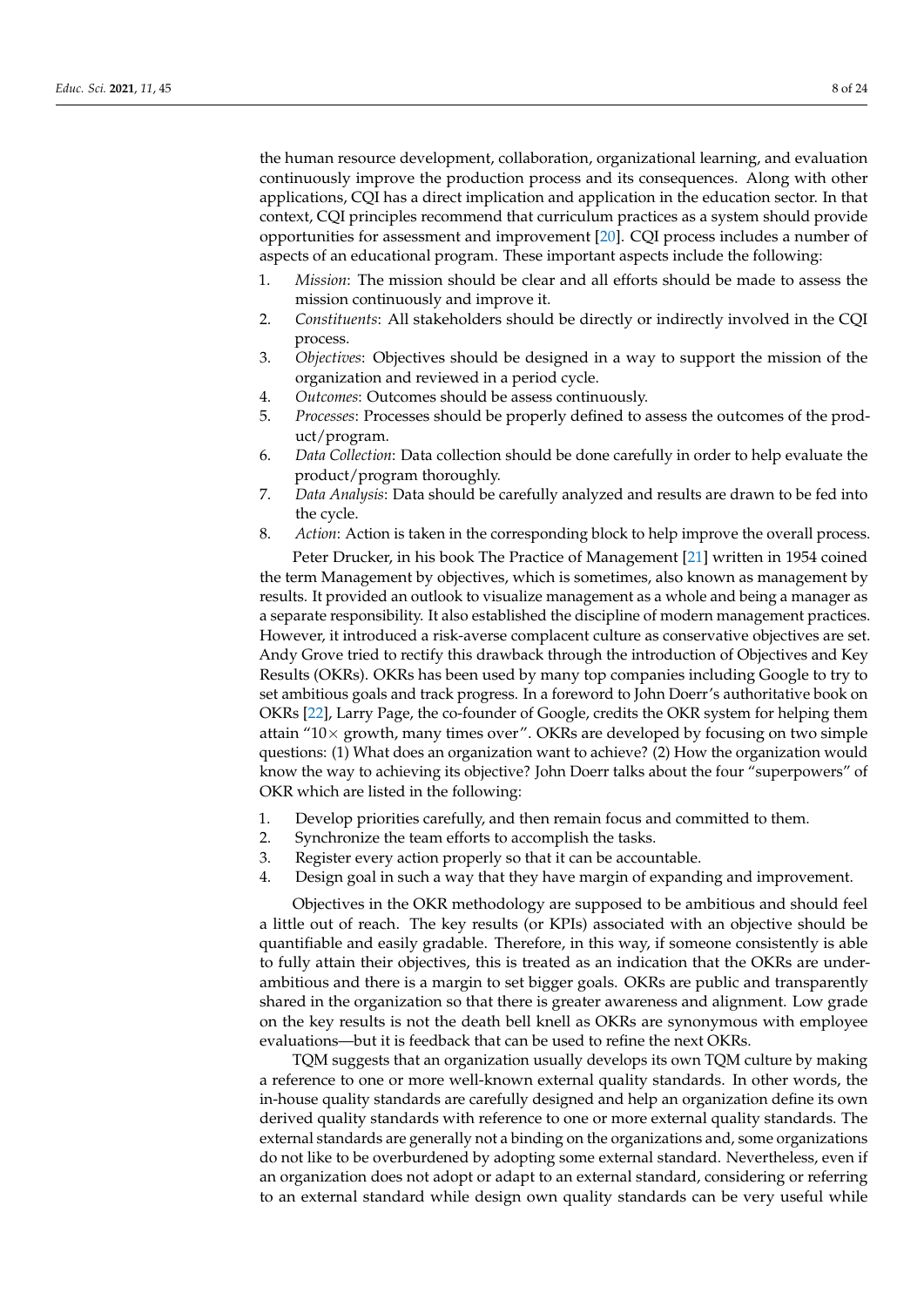designing a product, a service or a program. Moreover, an organization can choose to self-assess the quality of its processes by referring to an external quality standard. It is pertinent to note that no external standard is expected to be fully implementable and generic enough to fulfill the requirements of an organization. However, an organization can take advantage of these known standards by adapting them keeping in view, their service, product, or program, as well as their customers.

Customer/Consumer Centric Services: In order to be successful, the TQM process of an organization is generally inspired by the needs and requirements of the customers. Therefore, the process can be understood to be consumer- or customer-centric and many quality principles around the TQM path are defined by the customers. In this way, the organization has to employ all its resources to get to know the needs of its customers. A comparatively newer approach to manage quality is termed as "Risk-Based Thinking" [23], which makes preventive action part of the routine. A quality institute whether it is educational or industrial take a risk-based approach. The risk always depends on the context of the particular organization. An efficient QMS analyses and prioritizes the risks and opportunities, plans actions to address the risks, implements the plans, and evaluates for its effectiveness. The "risk" aspect keeping in view the international standards relates to the indecision to fulfill their objectives. Risk Based Thinking is the prime form of preventive action and should be an inherent component of an organization's quality culture.

#### **3. Quality in Academia**

In this section, we discuss the quality in education, in general. We look at how quality management systems make a quality educational institute distinctive and effective than an ordinary educational institute which does not apply quality principles in its different operations and procedures. To this end, we distinguish the aspect of engineering education from non-engineering education to emphasize on that fact that engineering education demands additional quality assurance processes compared to non-engineering education. We also attempt to see how the definition of quality in academic setting is different than the quality concept in any industrial setup. While the discussion provided here is generic for all aspects of academic institutes including infrastructure quality, assessment quality, facilities and procedures quality, we specifically focus on the quality of assessments in academic institutes.

Furthermore, we argue that quality in education sector is a vital concept that refers not only to the educational processes, but also to the mission and goals of the respective institution, as well as to the specific standards of the system, facilities, program or event. Quality must be consciously ensured for the purpose of satisfying quality demands.

Process implementation and services delivery with quality are critical in every walk of life, specifically in the field of education. The customers, students, and parents, in the case of education, have the right to be provided with quality education. Then the profession itself demands to uphold certain quality standards to meet the requirements and promises to the customers. Further, in academia, the institutions have more control over their working policies. However, this flexibility should come with additional responsibility of self-accountability to deliver quality education.

Further, the competitive environment between academic institutions also drives the institutes to differentiate themselves from other institutes by providing quality education to their students. In addition, they are also expected to demonstrate the ability to devise their principles and standards of quality and comply with these standards. The shift to a quality culture has fundamentally impacted the milieu of educational institutes as indicated in Table 2, where we compare and contrast a quality-focused education institute with an ordinary institute. This comparison is inspired by the work in [6] that describes several factors based on which the achievement of quality depends. While that work is generic for any type of institutions, we have developed a comparative table for educational institutions.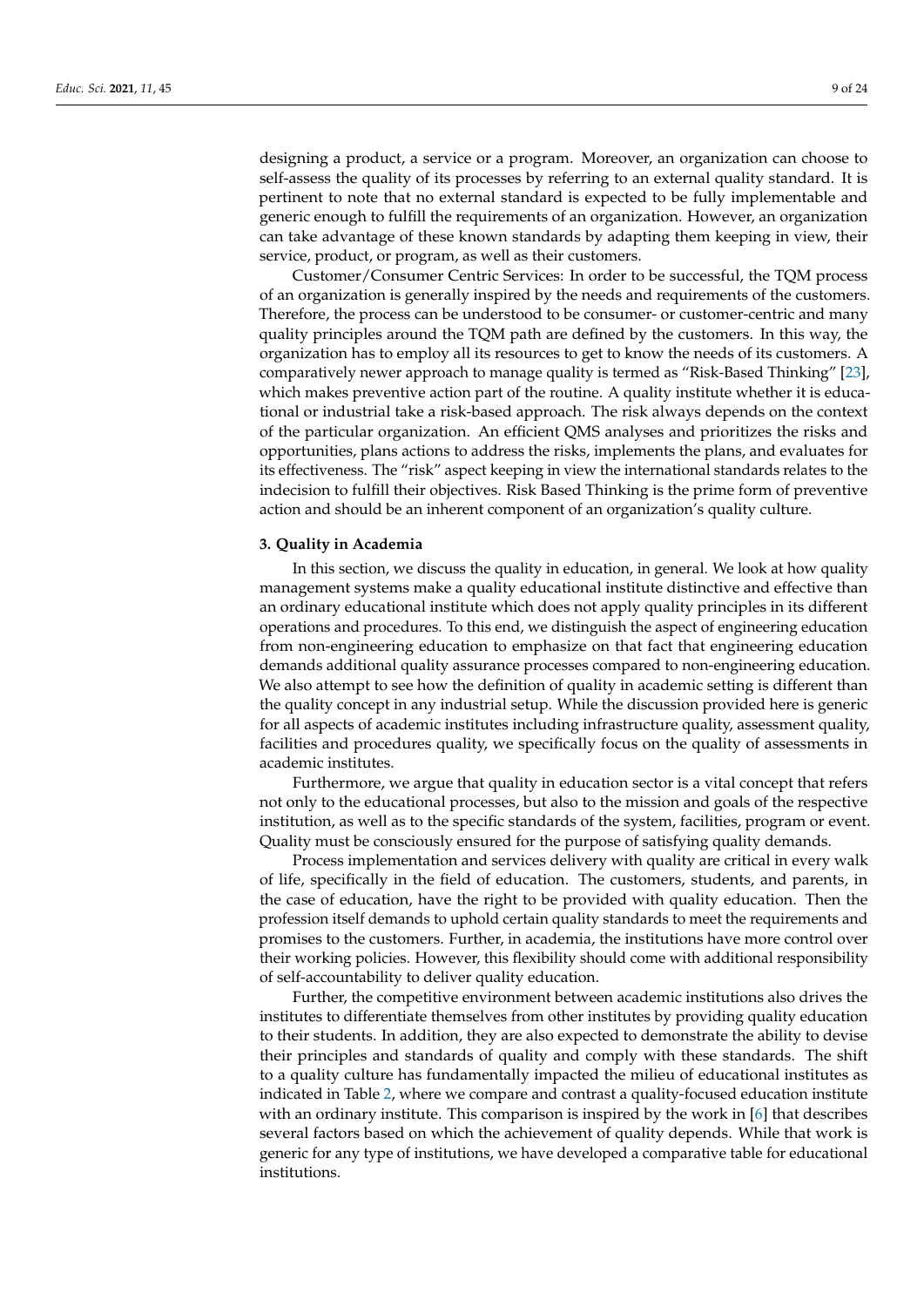| <b>Ordinary Educational Institute</b>                                             | <b>Quality Focused Educational</b><br><b>Institute</b>                                                         |
|-----------------------------------------------------------------------------------|----------------------------------------------------------------------------------------------------------------|
| Focused on other needs, e.g., finances                                            | Student focused                                                                                                |
| Adapt the fire-fighting approach once<br>problems appear                          | Proactive approach to problem<br>identification and mitigation                                                 |
| Less focused on staff development                                                 | Invest in staff (academic, services,<br>support)                                                               |
| Lack of vision regards to quality<br>strategy                                     | Prepare and follow quality strategies                                                                          |
| Less focus on feedback gathering and<br>responding to the feedback                | Attention to feedback collection and<br>following up with corrective measures                                  |
| No quality policies or plans                                                      | Has quality policies and planes in place                                                                       |
| Only few people are responsible for<br>assuring the quality process               | Quality improvements are led by to top<br>management and followed by<br>everybody                              |
| No, or only short-term, planning for<br>the students                              | Plan long term regards to curricula and<br>student employability, etc.                                         |
| Lacks a distinctive vision to address<br>the challenges to the staff and students | Has a distinctive vision in line with the<br>contemporary and futuristic<br>student/staff needs and challenges |

**Table 2.** Comparison of the characteristics of quality educational institute to an ordinary education institute.

In higher education, it is hard to find a universal definition of quality [12]. The lack of a an exhaustive definition is due to the multiple dimensions of higher education sector that are hard to cover in one statement. Similarly, there are factors like nature of the study disciplines, cultural aspects that influence the quality definition statement. There is a need of research on a unified definition of quality for higher education that would be feasible for various type of institutes which are geographically located at different places. However, there is a need to look at the challenges associated with a single definition as the language used to define quality may be too vague and therefore result in an unconvincing and insignificant benefits.

Specifically speaking about engineering education, there are additional challenges to assuring the education quality. In fact, all engineering disciplines are formed to gain knowledge and learn the tools to execute certain tasks necessary to make societal and economic progress. Therefore, the aspect that differentiates engineering education from non-engineering education is about providing the hands-on experiences and practice to the learners so that they could execute the discipline specific tasks in industry upon graduation. Therefore, we identify that certain aspects of engineering education need additional quality control and assurance for engineering institutes. The first among many is the specific requirements related to infrastructure. The infrastructure encompasses the laboratory spaces, laboratory equipment, and apparatus to enable the learners perform their discipline specific practical exercises. Further, the availability of trained support staff in the form of lab instructors, lab staff must be ensured for quality practical skill training. Finally, the assessment processes should be in put place to assess the hands-on skills robustly and effectively. The students must be provided the opportunity to demonstrate their learning related to practical skills and for that, the students should be provided the appropriate software and hardware tools. These additional requirements are considered important when the quality of any engineering program is evaluated by the accreditation bodies.

In education, it is very critical to implement a quality feedback loop to maintain and improve the quality process through constructive, timely, and specific feedback. The main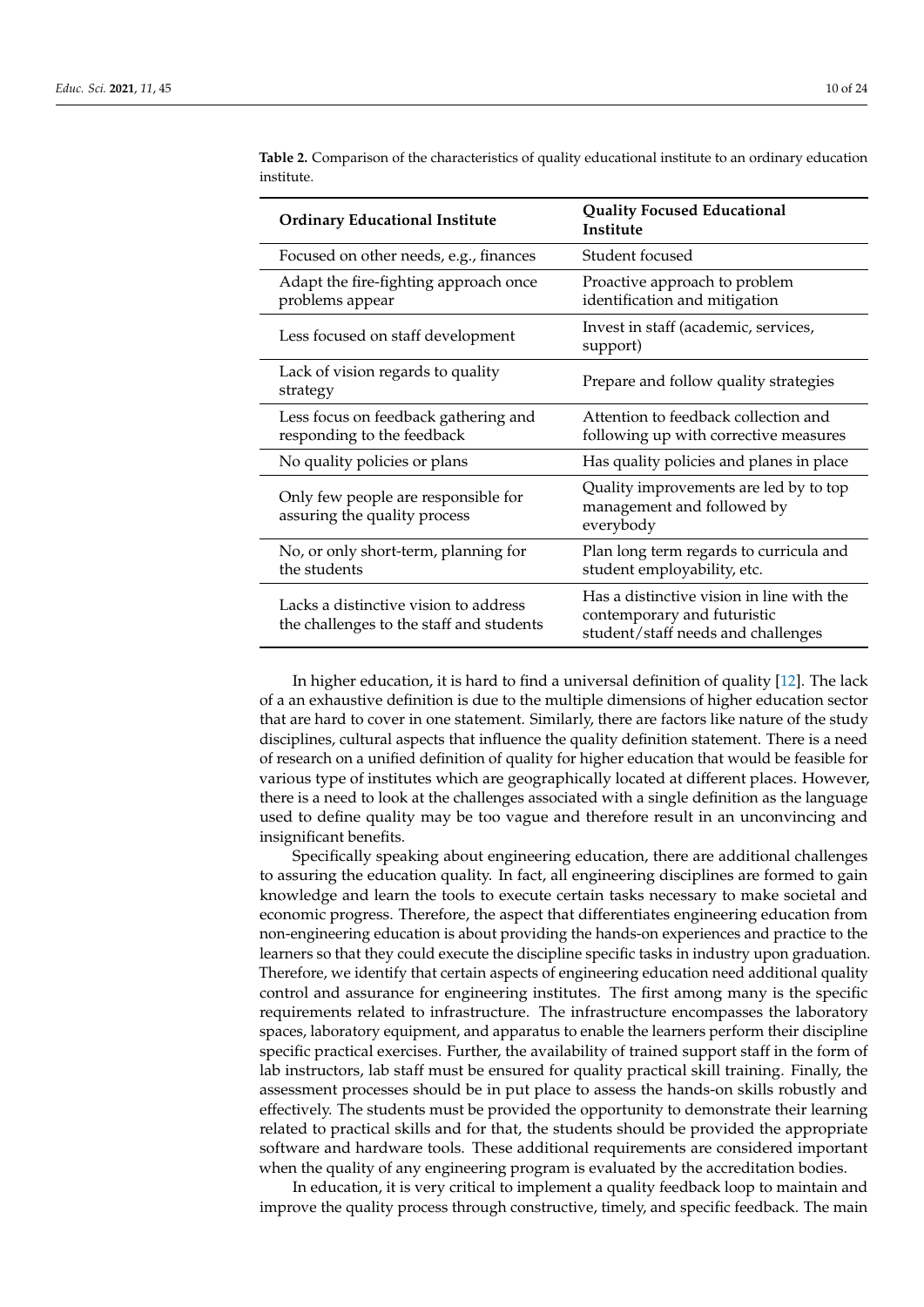idea is that the evaluation should be a continuous process and should not be delayed until the end of the graduation term. Without ensuring the quality management in education is different than general concept of quality in other fields as in education, we have to maintain the quality of the product (students) for the consumers (stakeholders) as well as for the product itself which makes the product a stakeholder itself. Thus, the results of quality management processes should include the stakeholders along with the students. The students could participate in the quality assurance process by means of completing a record of achievement as an indicator about the product quality. There is a debate in literature [24,25] about whether the students should be treated as customers or products. The study in [25] argues that the staff generally prefer the product orientation while the students generally like the customer orientation. The main difference between product in industry and academia is that, in academia, the products (students) can explicitly provide feedback on the quality processes. The very act of being involved in quality assurance assists the students in developing attributes like critical thinking, and help them transform into ethically- and socially-aware human beings. Therefore, students are not only the products but also the customers or stakeholders in the education system.

Another aspect that differentiates education quality than industrial quality is that due to the complex nature of the human relationships involved in academic settings, the quality can not be solely measured based on numbers. Deming's point 11 of his famous 14 is "eliminate work standards that prescribe numerical quotas" [15]. Although Deming's work was produced for an industrial context, however, it applies perfectly to the educational setup. It was argued by Deming that chasing the targets reflected by numbers often results in quality degradation as short-cuts are taken to achieve the goals reflected by numbers. Therefore, quality in education should not solely be measured based on numbers, rather it should be looked in conjunction with qualitative outputs.

After learning about the quality aspects in education and the points that differentiate the quality systems in academia and industry, we will look at the quality management in OBE centric academic environments in the next section.

#### **4. Quality Management in OBE-Centered Academic Environment**

In this section, we discuss the quality management in the higher education sector, in general, by discussing how quality is standardized for the educational institutes, and how quality is typically managed for an academic organization. Later, we focus towards a particular case of OBE-centered academic environment and present some of the examples from institutes around the world on how the quality management is undertaken in various institutes and/or programs that are following OBE process.

# *4.1. Quality Management in Education*

We aim to discuss how quality management works for higher education sector. We discuss the factors that influence the quality management and the challenges particular to the quality management in academia. We also present various quality standards that deal with the quality in education. Furthermore, we talk about how the engineering accreditation is playing its role in the quality assurance at engineering institutions.

With the growing number of educational institutes worldwide to serve the growing population of learners, the academic institutes are striving to differentiate themselves from others to attract better and larger student intake. This competitive environment has generated a positive impact on the institutes to establish quality management systems that operate based on the feedback from the learners, staff, parents, accreditation bodies, policy-makers, industries, etc. The main objective is to equip the learners with the attributes and skills that would help them prosper beyond the educational life. To achieve these objectives, there are a large number of programs developed all around the world to ensure that these objectives are met.

On the other hand, in recent times, the way graduates contribute their skills and knowledge practically has changed. Today, graduates require cutting-edge knowledge and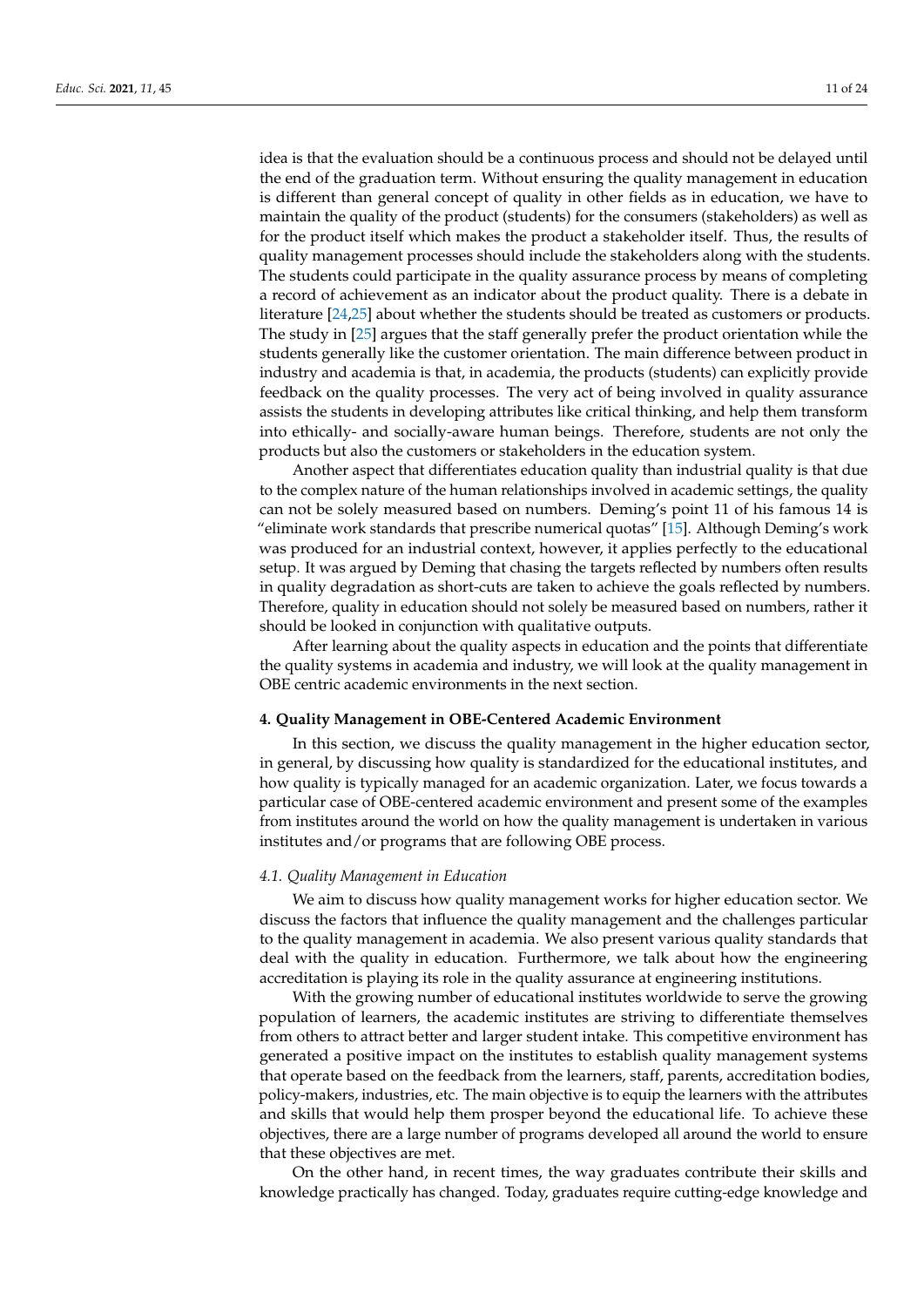skills to offer quick solutions. This has created a worldwide skill competition and therefore, any institute, wanting to make their products (graduates) available for global market, should make their learning process follow some international quality standards such as ISO 21001:2018- or ISO 9001:2000-based QMS [26]. Any institute that uses the learning and teaching to support its customers to acquire and develop certain competences should meet ISO 21001:2018 requirements. Moreover, those institute who use any management system in their educational setup to enhance the satisfaction of their learners and staff would need to meet this particular standard's requirements. These requirements are generic and applicable to all such organizations which use curriculum to support the learner's skill acquisition through learning, teaching and research. While ISO 21001:2018 can be applicable to professional training departments, it is not applicable to the organizations that are not involved in the learning and teaching rather only serve as producers or manufacturers of educational products.

QMS in an educational institute assists in understanding "structure, procedures, processes and other necessary resources required for the application of quality management" [27]. The confirmation to the quality maintenance can be done through accreditation, such as ABET-based accreditation, which is an essential requirement of any engineering institutes in most parts of the world [28]. Similarly in Canada, the Canadian Engineering Accreditation Board (CEAB) serves the same purpose. The accreditation processes of both these boards are similar in the sense that both conduct a site visit after a quality manual has been submitted. Compliance with the minimum set standards is required for registration/accreditation which is granted for a limited time. In case of non-compliance with accreditation criteria, accreditation is not granted. In contemporary times, it has become more than necessary that a Quality Enhancement Cell (QEC) works closely with the top management including the Deans and Vice Chancellors for their support on the swift and smooth operations of quality management.

Any accreditation process is based on some criteria and these criteria must be met by the accreditation awarded institute before they are awarded the accreditation. The accreditation process is conducted periodically to keep a check on the long term and continuous quality maintenance of the institutes. Therefore, it is important that QEC operates actively to ensure the quality is maintained for daily operations to long-term vision and planning. To execute this methodology, as already mentioned, a QMS is imperative which is in line with international quality standard.

However, when we talk about quality of education, we have to be careful in the sense that contrary to other industries, education has its own complexities. While in some industrial setups, the product quality is the most, if not all, important aspect of the quality management system; however, in the education sector, labeling the learner as the product misses some very critical aspects. In case of educational setup, one has to take into account the fact that each learner has a different learning style, capabilities, and therefore they have their own unique personalities contrary to any other industry where each product is made up of same material. This further emphasizes on the point that not only the product but also the manufacturing process (learning process) should be carefully designed to address the challenge of meeting the expectations of all the customers i.e., learners. Therefore, the learners should be always in the feedback loop in order to consider their opinions to shape the learning processes. It is extremely vital to note what were the expectations of the learners before entering into the educational setup and how much of their expectations were fulfilled upon leaving the educational system. The gap between the demand and supply of "expectations" is critical to be bridged for a successful educational institute.

The educational quality process is not limited to the learner's quality only. This involves the staff who are responsible for the delivery of the learning contents. The development of their skill set to design and deliver teaching, flexible in a way to match a wide spectrum of learning styles plays a critical role in learner's satisfactions. Further, the satisfaction of external parties such as parents, the job market, and organizations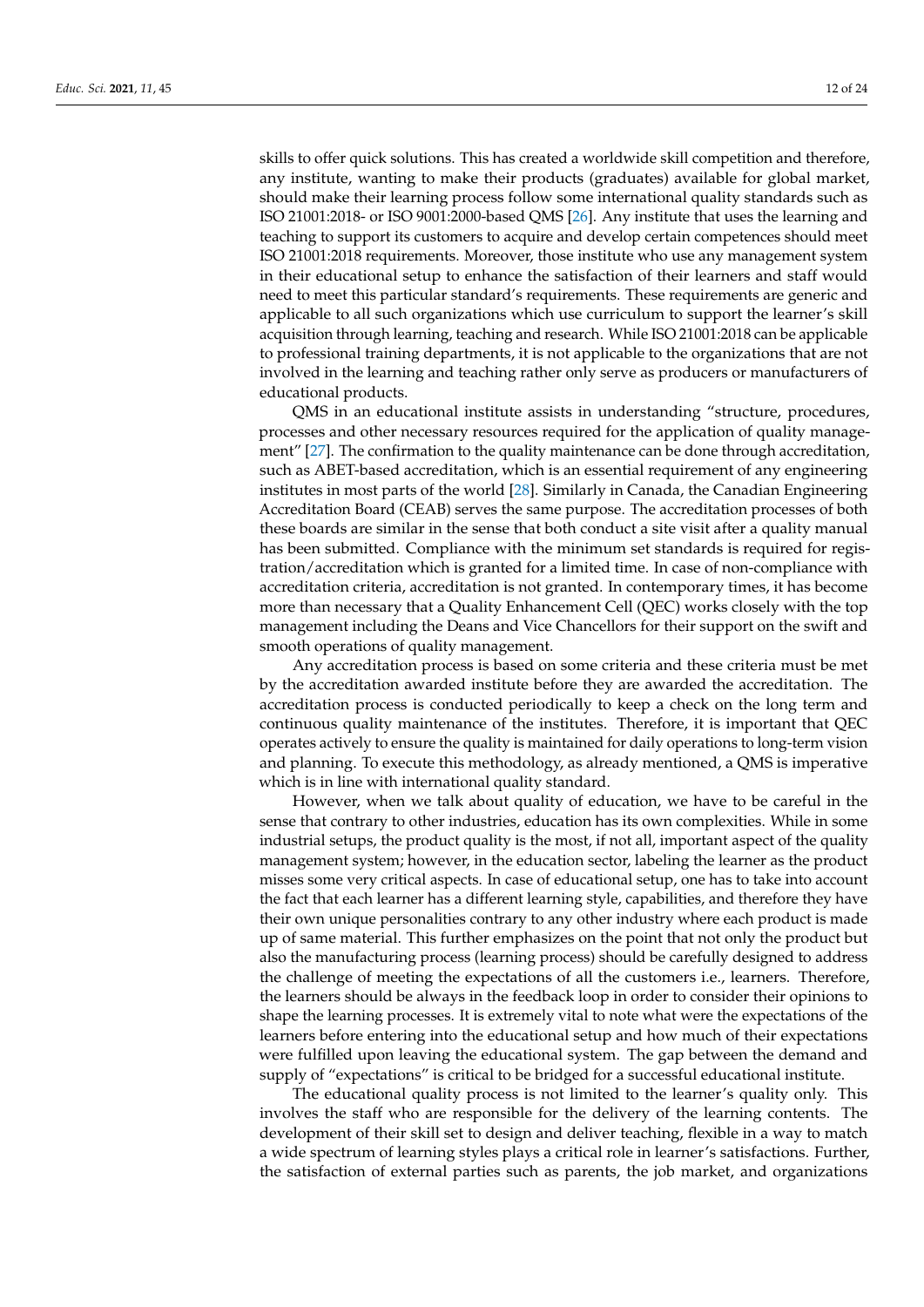related to societal and economical aspects also impacts on the overall quality process in the education setup.

Figure 1 represents the quality management process at an educational institute and highlights the operations that a QMS has to take into account. Quality management in an educational organization is about the quality processes that deal with the evaluation of needs and expectations of students as well as staff. There should be quality processes that analyze these needs and expectations, and subsequently trigger corrective actions to improve the staff and student satisfaction. The quality management process should also consider the input and feedback from the external parties such as parents, industrial partners, and educational/non-educational societies. A holistic approach which ensures the quality operations for all these processes can realize a proper quality management for an educational system.



**Figure 1.** Quality management at an educational organization.

With all its complexities, the quality management in education is ensured through some well-defined approaches, and OBE is one of them which aims to provide quality assurance in the educational setting. In the next section, we demonstrate how quality is managed at various educational institutes who are following the OBE approach towards education.

#### *4.2. Quality Assurance in OBE*

In this section, we look at various practices around the world to ensure quality by following OBE approach. For instance, Professor M. Somasundaram has presented a successful implementation of OBE where ISO 9001 compliant QMS system is integrated to an outcome-based accreditation (OBA) [29]. Similar practice needs to be followed in engineering universities nationally and internationally to produce engineers that are well equipped and are up to the evolving challenges of the present century. We look at some of the examples in academia where some universities have applied the quality management principles in OBE-centric environment.

In [10], an effort was made to relate quality management process to outcome-based education in the context of South African education sector. The authors acknowledge the challenges of successfully aligning the TQM principals with OBE in order to assure the quality in higher education sector. The authors debate that while any quality management system is client oriented, the TQM is client-centered as well. The OBE approach is learnercentered too, and thus OBE can be implemented following the TQM approach. The authors presented the key principals of a special version of TQM for OBE through Figure 2, where it is considered that optimizing learners' abilities, market needs, and group work are the key principles of the TQM version in OBE. It is claimed that through an integrated system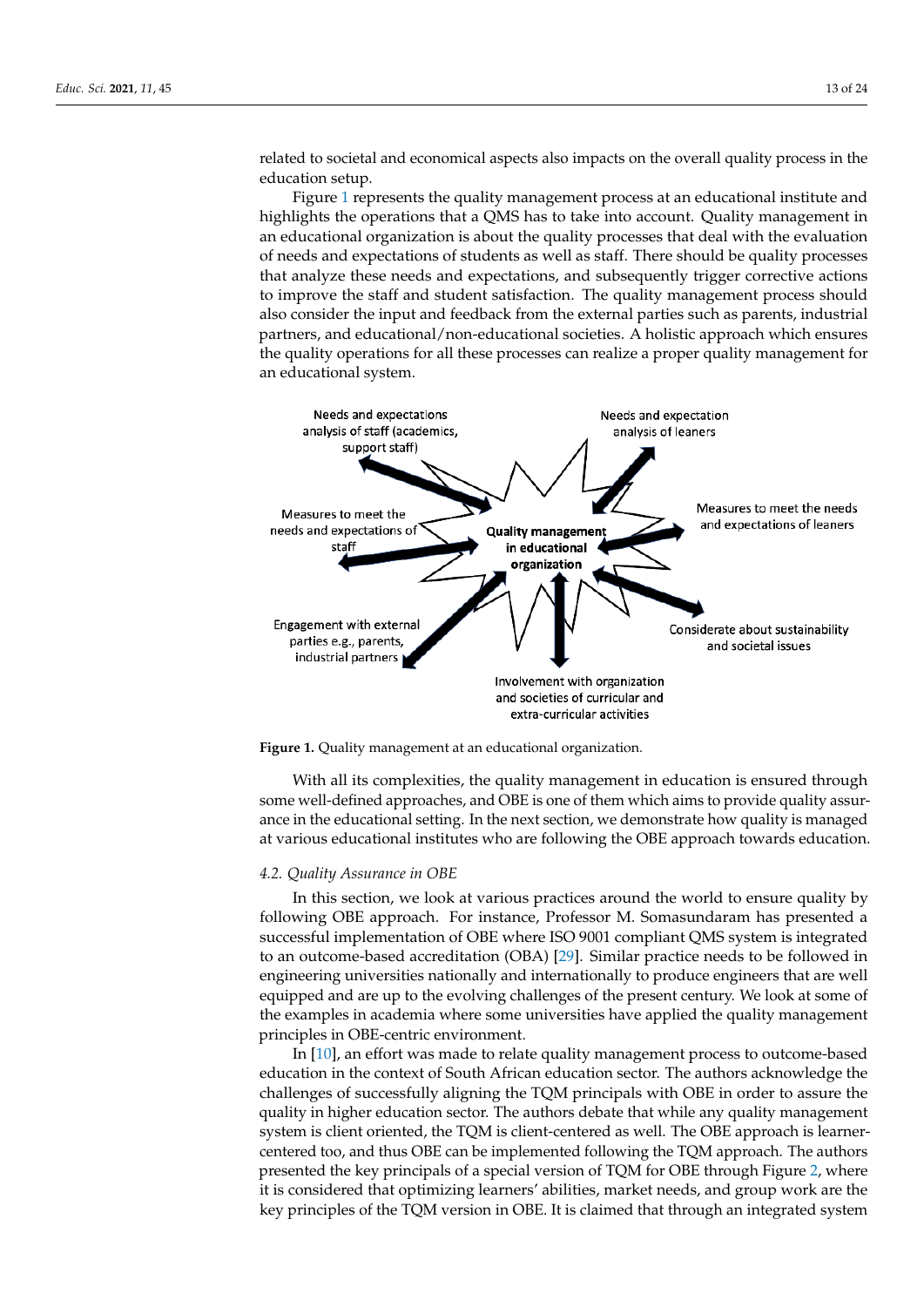

of these features, education and training, framework end outcomes, and clearly designed standards are driven with the customer, i.e., the learner is at the heart of everything.

**Figure 2.** TQM realization in the OBE context [10].

As a general top level (institute, faculty level) CQI cycle for any institute could be represented by a cyclic flow given in Figure 3. The process initiates with setting the institute's strategic goals and objectives. This leads to the identification of key performance indicators (KPIs), targets, and outcomes. An action plan is followed to achieve the defined KPIs and targets. After careful assessment of the tasks carried out to meet the targets, the remedial actions are identified and executed. The feedback of the remedial actions is carried forward to the strategic goals and objectives. The cycle is repeated with the updates on tasks and actions to be assessed on the later stages.

A typical overall flow of quality assurance in the OBE context, from ground level (course/programs) to top level (department/institute), is shown in Figure 4. The "development" flow is initiated at the top with the University Mission, which is then translated to the Program level mission, goals, and outcomes through respective School/College Mission. The Program Outcomes determine the outcomes of the Courses delivered at each Program. Each Course Outcome can be further decomposed into the Course Unit Instructional Outcomes. The "Attainment" flow would then be completely inverse in which the outcomes from bottom of the pyramid would be mapped to the gauge the success (or failure) of any Program, School/College, and/or University to achieve their Goals and Mission. A robust quality management system would ensure that the KPIs at each level are met and in case of failure, proper interventions are introduced as corrective measures.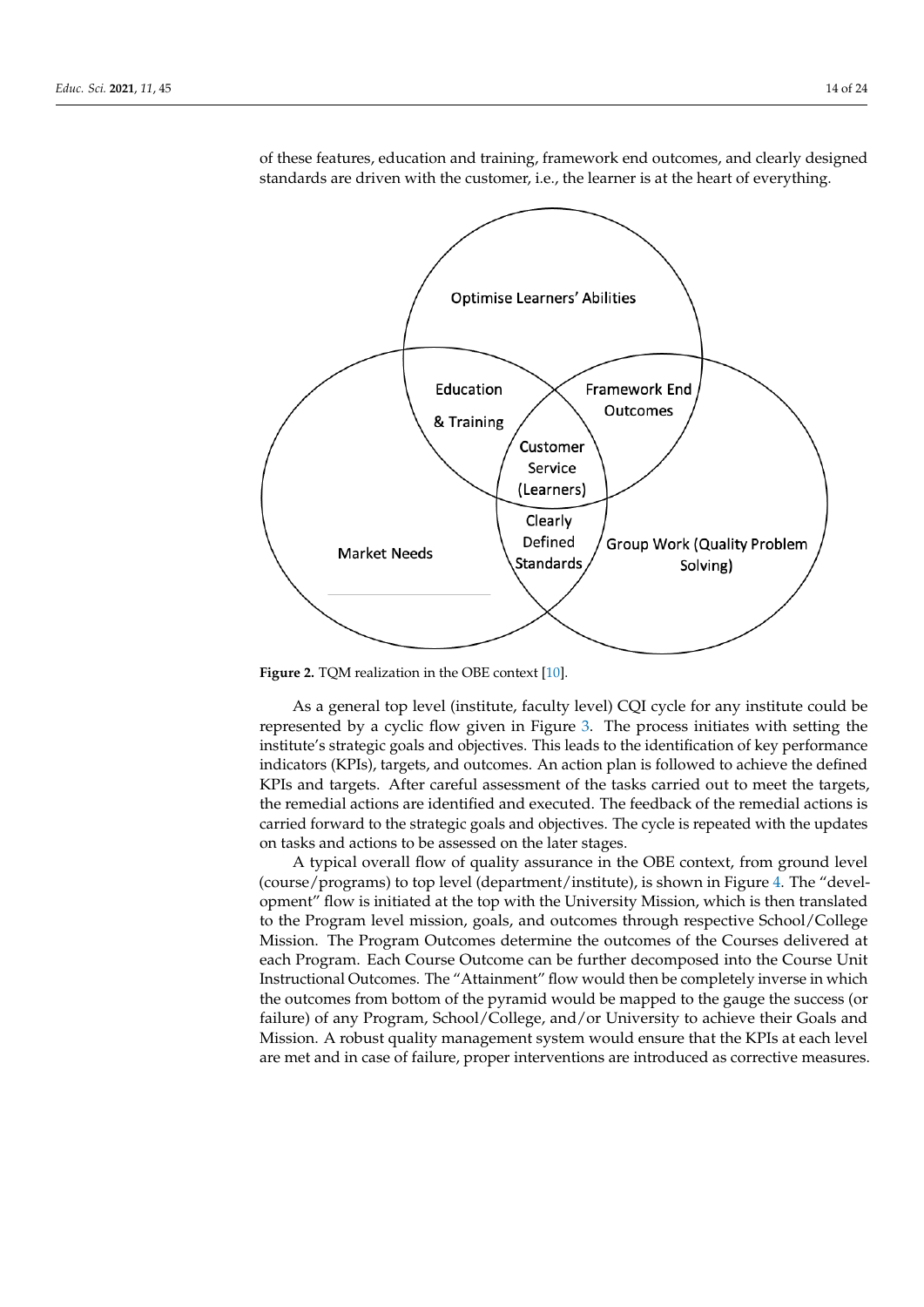

**Figure 3.** A typical top level CQI process in an OBE environment.

At this point, we like to highlight that in various parts of the world, some of the OBE terminologies to represent course and program level outcomes and objectives may differ. An effort was made in [3] to summarize the differences in common terminologies related to OBE, where it is highlighted that multiple acronyms are used to represent the same concept. The learning outcomes at the course level are normally termed as Course Learning Outcomes (CLOs); however, they are also called Intended Learning Outcomes (ILOs) in countries like the United Kingdom. The program level outcomes are typically termed as Program Learning Outcomes (PLOs) but they are also called Graduate Attributes (GAs) or Student Outcomes (SOs). There is another term, Program Educational Objectives (PEOs) or Program Objectives (POs), which is used to represent what the graduates are expected to achieve within few years (3–5 years) after their graduation. For consistency reasons, in the following discussions, we use CLOs and PLOs to represent course and program level learning outcomes, respectively, while PEOs are used to represent program level objectives.

Each component of the OBE process flow (course level, program, or institutional level) can have their own quality improvement cycles managed by different people (staff, managers, etc.) which can be analyzed at term, yearly, or long-term duration to feed forward and/or feedback to the linked flow for a continuous quality improvements.

Noor et al. [30] discuss the implementation of QMS for a Faculty which was following the OBE philosophy. The authors present two types of quality improvement cycles where one cycle is for a yearly review and an extended cycle of five years is adopted to consider the lessons learned over a longer period and taking stakeholders feedback for any updates on the program level in terms of program creation and development.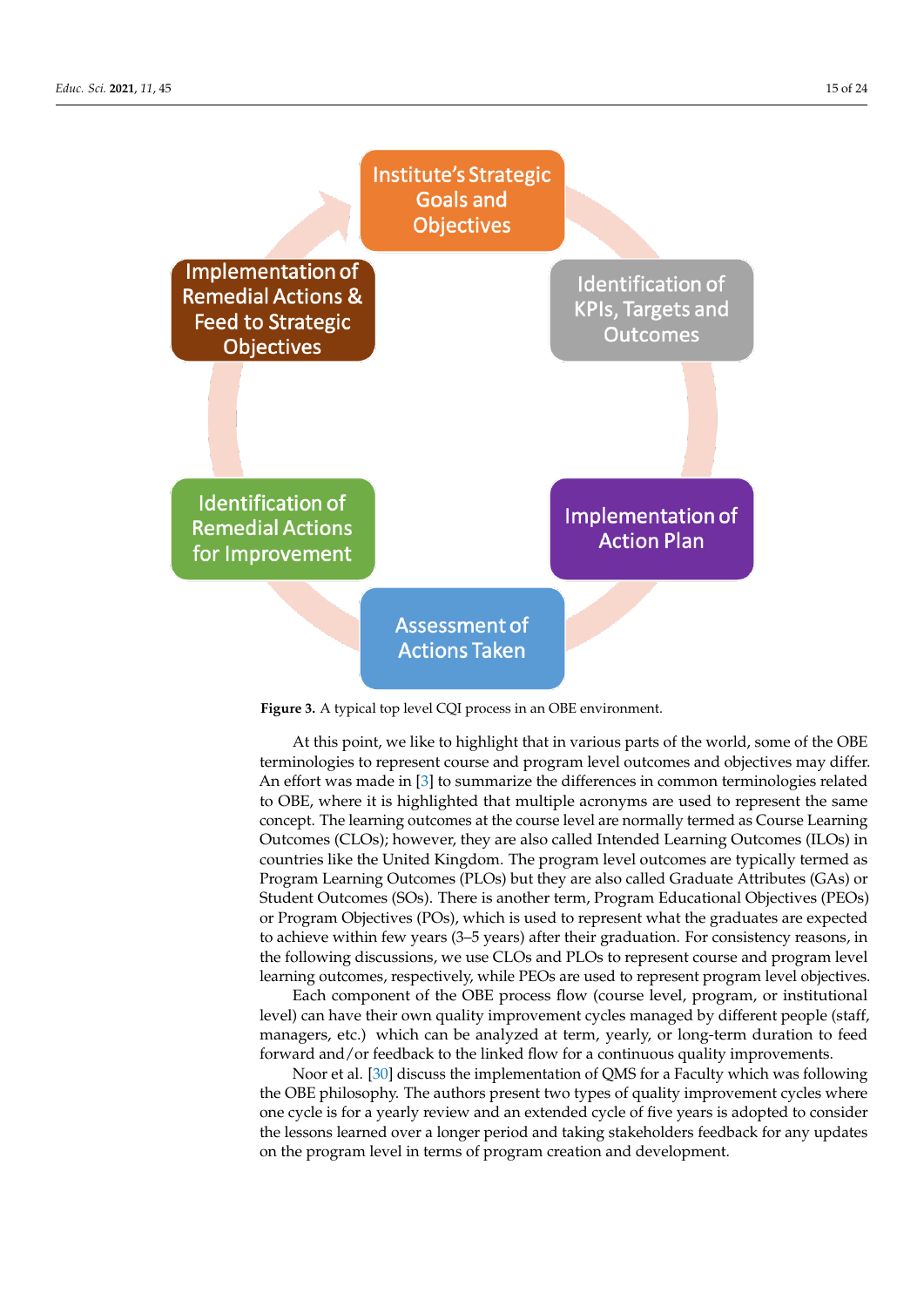



**Figure 4.** The attainment flow from course outcomes to University mission and development flow from University mission to course outcomes in OBE.

A ground level quality management process can be further classified to two independent but linked cycles (i) course-level CQI and (ii) program-level CQI. The authors of [31] have divided the whole CQI process in these two levels.

A rather improved framework for quality management in OBE is given in [32] where three different quality loops are introduced with a distributed responsibility share between the course coordinators/teaching staff, program directors and management. The authors present a blueprint for the implementation of a CQI in an engineering program at undergrad level. They present the CQI loops for the different levels of outcomes (PEO, PLO, and CLO) and recommend that the quality in each part of the loop should be assured by the respective responsible person.

Figure 5 shows a typical representation of relationship between course and program level CQI cycles. It represents the relationship between the inner loop, i.e., course outcomelevel CQI; middle loop, i.e., program outcome-level CQI; and outer loop, i.e., program objective-level CQI. A typical course level CQI loop revolves around the analysis of CLOs and is managed by the course coordinators (CCs) of each course in support from the head of discipline or department (HoD). The CLOs attainment for all the courses are fed to the program level CQI loop to determine the attainment of PLOs. All the PLOs attainments are used to determine the PEOs attainment along with the inputs from external examiners, industry, surveys, alumni, and student feedback. All the gathered data are mapped for overall PEO attainment check and after the analysis, the recommendations are made to be fed back to Program- and, subsequently, Course-level CQI loops for the implementation at the Program and Course levels.

Therefore, a strong connectivity between the three CQI loops ensures a strong quality management in the OBE context. The most inner loop is about the CLOs for which the main responsibility lies with the teaching staff. The middle loop is on PLOs and the program directors or senior academic staff members could take charge of the quality improvement for this loop. The outermost loop is on the PEOs which is based on graduate, and employer surveys and the main responsibility of quality assurance lies with the management and stakeholders for this loop. All the people responsible for maintaining the quality at each CQI cycle should work in close collaboration with each other and their mutual support would ensure a strong quality management in the OBE oriented academic environment.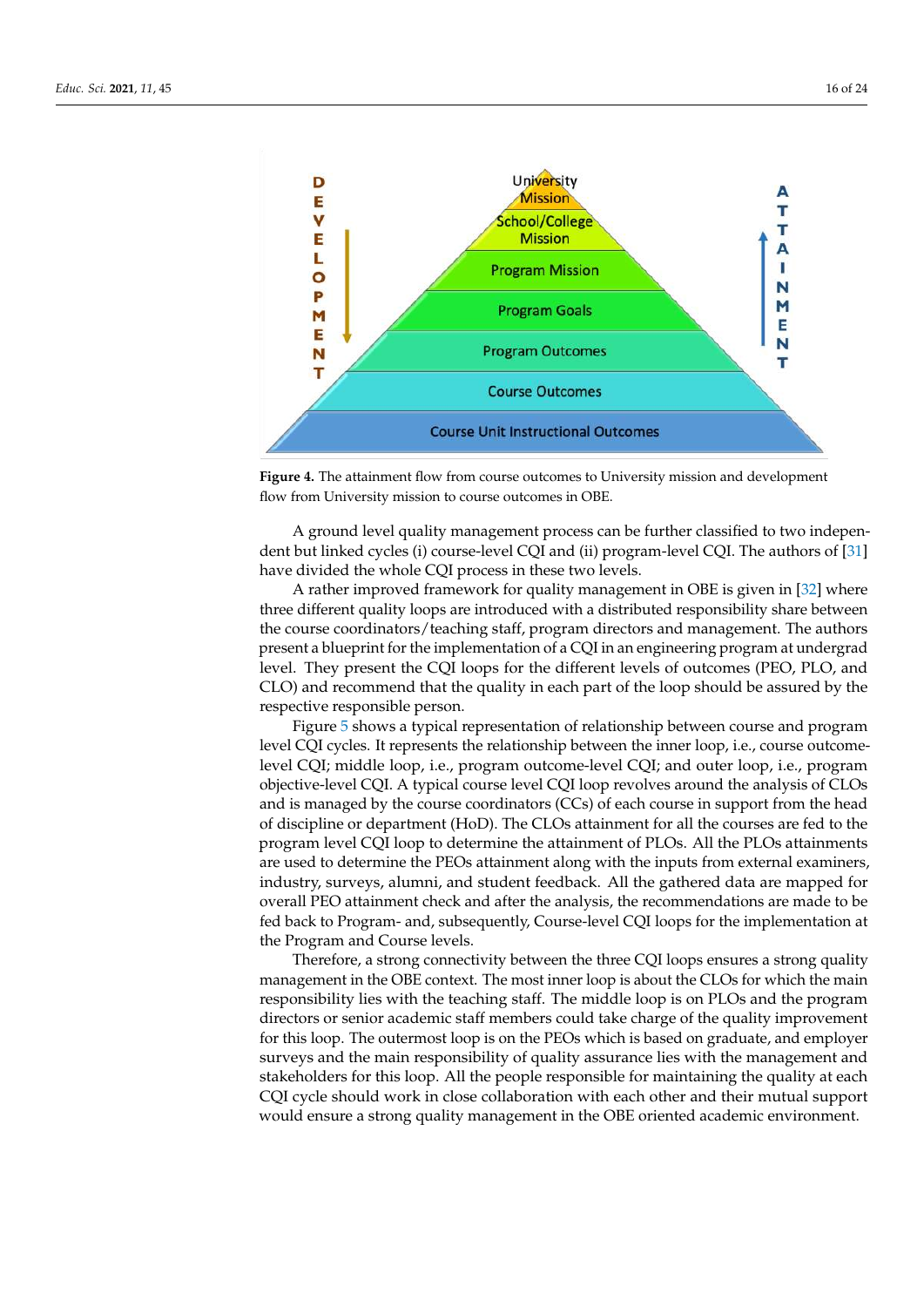

**Figure 5.** Continual quality improvement loops.

# **5. Comparison of Quality Management Systems in Industry and Academia**

In this section, the commonalities between QMS and OBE are highlighted. Further, the gaps and challenges in linkage between QMS and OBE are identified. Finally, certain recommendations are made to underpin the current OBE practices through QMS principles.

# *5.1. QMS and OBE-Common Grounds*

There exists an abundance of literature on QMS and OBE, highlighting their salient characteristics [9,10,13,33]. In the following, we have organized them in four main clusters:

#### 5.1.1. Output-Oriented Continuous Quality Improvement

The main goal of both QMS and OBE is to ensure, through a formalized system of processes, that the output (product or services for former and students in case of later) is successfully fulfilling/achieving certain well-defined requirements on a consistent basis. This output-oriented approach makes QMS a purely customer-focused framework. Similarly, the OBE approach stresses more on "learning of students" as compared to "contents being taught". It implies that the quality control process through a requirement specification document in industrial projects is analogous to assess the overall performance of students in terms of certain student outcomes (SOs) or PLOs. The aforementioned quality control process demands an integrated quality culture where appropriate measures are taken on a regular basis to motivate all stake holders (such as faculty, employers, students, and external advisory board in case of academia).

The output-oriented approach, which is based on some well-defined data-driven processes, cannot maintain the quality without the existence of a CQI. Consequently, the soul of both QMS and OBE lies in their CQI. Like many other processes, the CQI is also based on the data. However, it is important to note that the data used in CQI is only related to the quality of output. After an appropriate data synthesis, various recommendations are generated for further improvement. It is important to note that the effectiveness of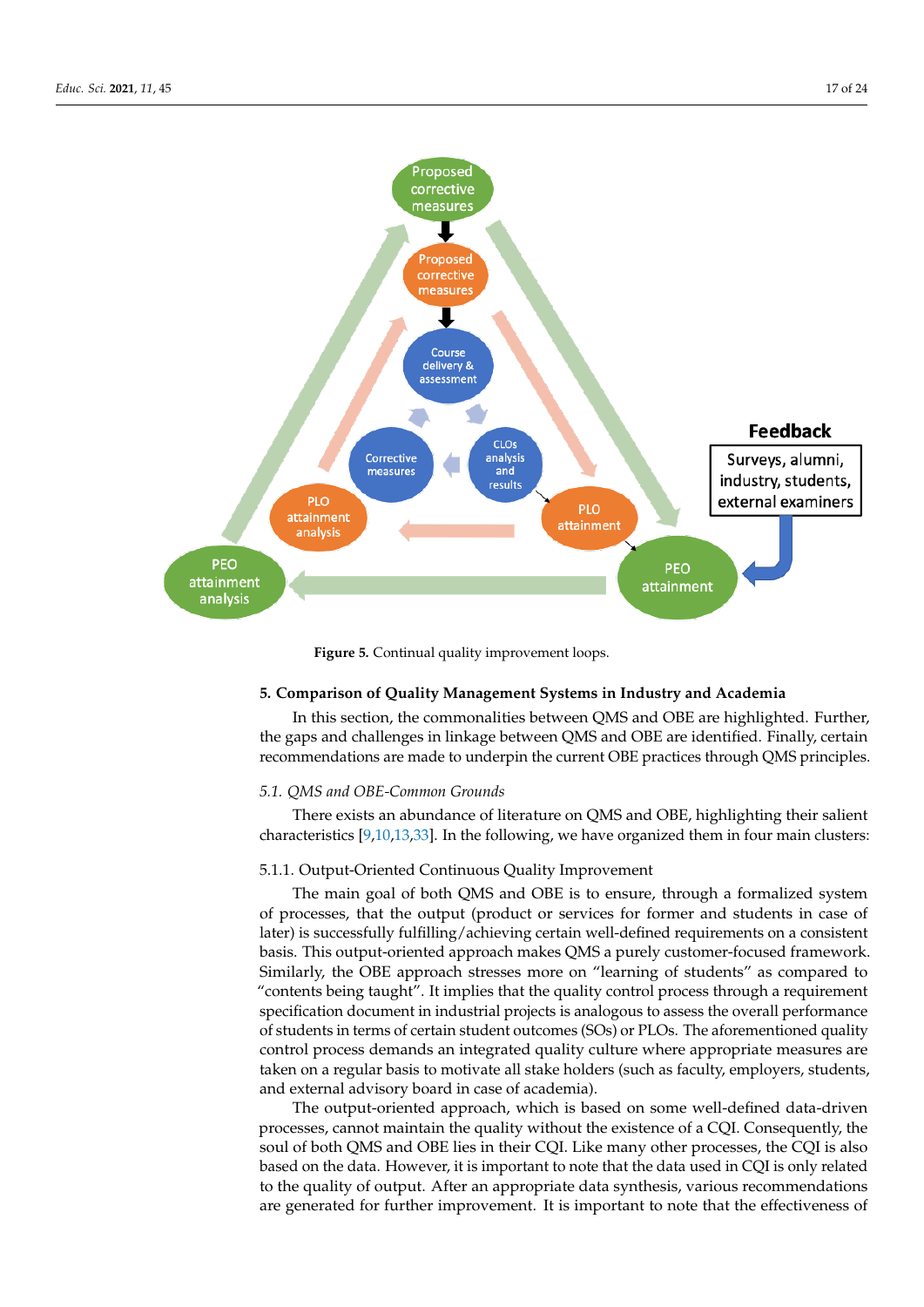recommendations, generated through CQI, is entirely based on the fact that how much the synthesized data is realistic and meaningful.

# 5.1.2. Formulation of Data-Driven Processes

While the quality of output is always of paramount importance, the same cannot be achieved without the existence of well-defined processes as well as their effective management. This is equally true in academia as well as in industry. There are various processes in OBE approach related to PEOs, curriculum, students advising, facilities, faculties, and institutional support. Some examples of processes related to PEOs are alignment of PEOs, assessment of PEOs, and revision of PEOs. Similarly, the examples of processes, related to the curriculum, are alignment of curriculum, design of courses and their interconnection, integrated design experiences in laboratories, design and mapping of CLOs, and so on [34,35]. In addition to the formulation of well-defined processes, it is critical to organize multiple processes in an integrated fashion so that the interactions and interdependence of processes can easily be conceived.

The quality of output is based on the effective management of processes which in turn is based on the collection of "clean" and "meaningful" data. Alternatively, the generation of a clean and meaningful data depends upon the effective management of a well-defined process. In other words, the management of processes and the generation of data are mutually dependent and play a vital role in their mutual success. In both OBE and QM, the data about the intended (target) output(s) can be collected directly or indirectly. For example, the direct assessment data is collected by the individual course instructors while the indirect assessment data is gathered through surveys from faculty, students, employers, etc. In addition to the data which is related to the output, the program data (OBE model) or organization data (QMS model) are also collected which summarizes the current state of affairs for different stakeholders of the programs/organization.

## *5.2. Limitations of State-of-the-Art OBE Practices in the Context of QMS*

Section 5.1 has summarized the common grounds between QMS and OBE in terms of four important clusters. Despite the huge similarity between the two, the state-of-the-art on OBE reveal that QMS has not been incorporated to its full extent in academia. For the sake of simplicity and space limitations, in this section, we consider the work done in the context of ABET accreditation [36] only which is a competitive environment to ensure the implementation of ISO 9001:2000 [6]. However, the findings in this section are equally valid for other accreditation systems. State-of-the-art OBE practices in the context of ABET accreditation can be classified into two parts. The first part consists of those works in which a successful accreditation experience is presented to describe various processes and their management [37–39]. The second part contains the development of some web-based interactive tools to effectively manage the entire quality management process [40–43].

The purpose of these documents [37–39] is to describe the processes and methods, used for the quality management. It has been observed that the work in [37–39] revolves around the description of an organizational structure along with the development of PEOs, CLOs, and SOs. Finally, the execution of CQI is described. As a result, the gathering of data from various stakeholders and the outcomes of CQI are discussed accordingly. While the description of various processes, along with their execution and results, in the context of a successful accreditation experience, is useful for other engineering programs, an integrated quality approach where the processes and data synthesis ae connected in a coherent way, is clearly missing. For example, the works in [37–39] state that all the processes have been executed by certain resources (stakeholders). However, the mapping of processes on the corresponding resources is purely based on intuition (ad hoc approach rather than a systematic approach) and the rationale behind this mapping is absent. The absence of rationalism may demotivate the stakeholders to work as a team which is one the most important part of any quality management system. In other words, the motivation of faculty members to work as a team is a critical requirement for the development of a quality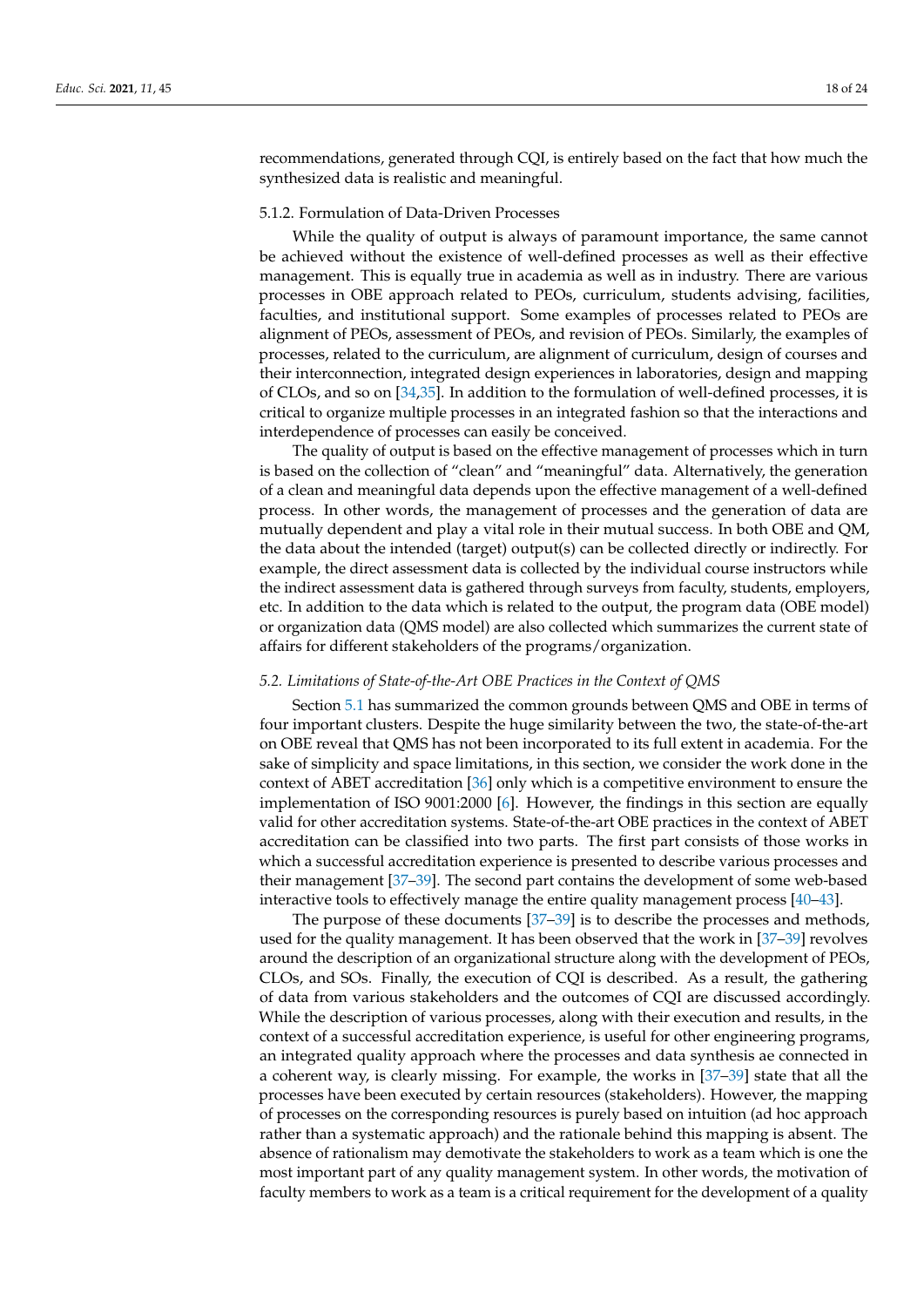culture. In addition to the lack of rationalism, a well-defined interconnection between various processes/resources is also missing, which may produce multiple conflicts.

A typical quality management system requires the participation of various stakeholders. The purpose for the development of web-based interactive tools is to collect the feedback from different entities and organize it as per requirements. The work in [40] critically analyzes different interactive tools (such as EvalTools [41], CLOSO [42], and WEAVEonline [43]). The main goals of all these tools is to automate the data collection process which enhances the co-operation among various stakeholders. However, the automation of data collection processes through some interactive tools is not sufficient without a coherent vision of the quality management system. The data collection through some interactive tools, but without a coherent vision of quality, depict some redundancy and conflicting feedback from various stakeholders of the program. The conflicting feedback will eventually implement a wrong or useless CQI.

# *5.3. Hindrances to the True Implementation of QMS Principles in OBE Environment*

Section 5.2 has revealed that the common grounds between QMS and OBE (identified in Section 5.1) have not been fully exploited. It implies that although the QMS has full potential to be utilized in education, it will be a big mistake to assume that there are no issues in implementing QMS in education. Therefore, this section outlines some possible hindrances to the true implementation of QMS principles in OBE.

#### 5.3.1. Commitment to Quality Management

The implementation of QMS in a true sense requires the contribution of all stakeholders. There are many stakeholders in an education paradigm who are well motivated about the overall quality process. At the same time, some others may not fully aware about the importance of quality management. Consequently, they may consider the quality related processes as an extra work which can be one of the major challenges in the implementation of QMS. Therefore, it is always a tough task to overcome the resistance and motivate different stakeholders for a quality-oriented approach.

One of the probable reasons for the lack of commitment is the understanding of terminologies related to quality management. For example, the CLOs are the sentences which describe activities of students in a particular course to show the knowledge and skills achieved by them [44]. However, it is quite possible that faculty members may have different interpretations of action verbs utilized in CLOs. Consequently, the assessment data, gathered from various courses, may not be consistent and reveal conflicting observations. The QMS process emphasizes that everybody in the team (or the complete organization) should be involved in a continuous improvement process. However, due to the absence of a holistic or systematic view for multiple processes, the execution of a CQI, which is one of the most critical requirements in a QMS, is always challenging. The CQI execution implies that there exist some systematic processes in the program for the extraction and synthesis of assessment data.

## 5.3.2. Lack of Holistic Quality View and Standardization

The individual stakeholders of engineering education quality management, with a heterogeneous interpretation of various terminologies, work in the form of different isolated teams to execute various processes but without a holistic framework. The role and objectives of various team as well as the communication between different teams are not explicit. Moreover, the teams are generally made in an ad hoc manner, without considering an integrated or holistic approach. Therefore, the teams may perform in an ineffective way due to the lack of a holistic view and unable to focus on the entirety and totality of quality management.

In current OBE practices, the mapping of course contents on the corresponding CLOs and SOs is intuition-based. It implies that the course contents are made by the curriculum committee while the formulation of CLOs for a particular course as well as their mapping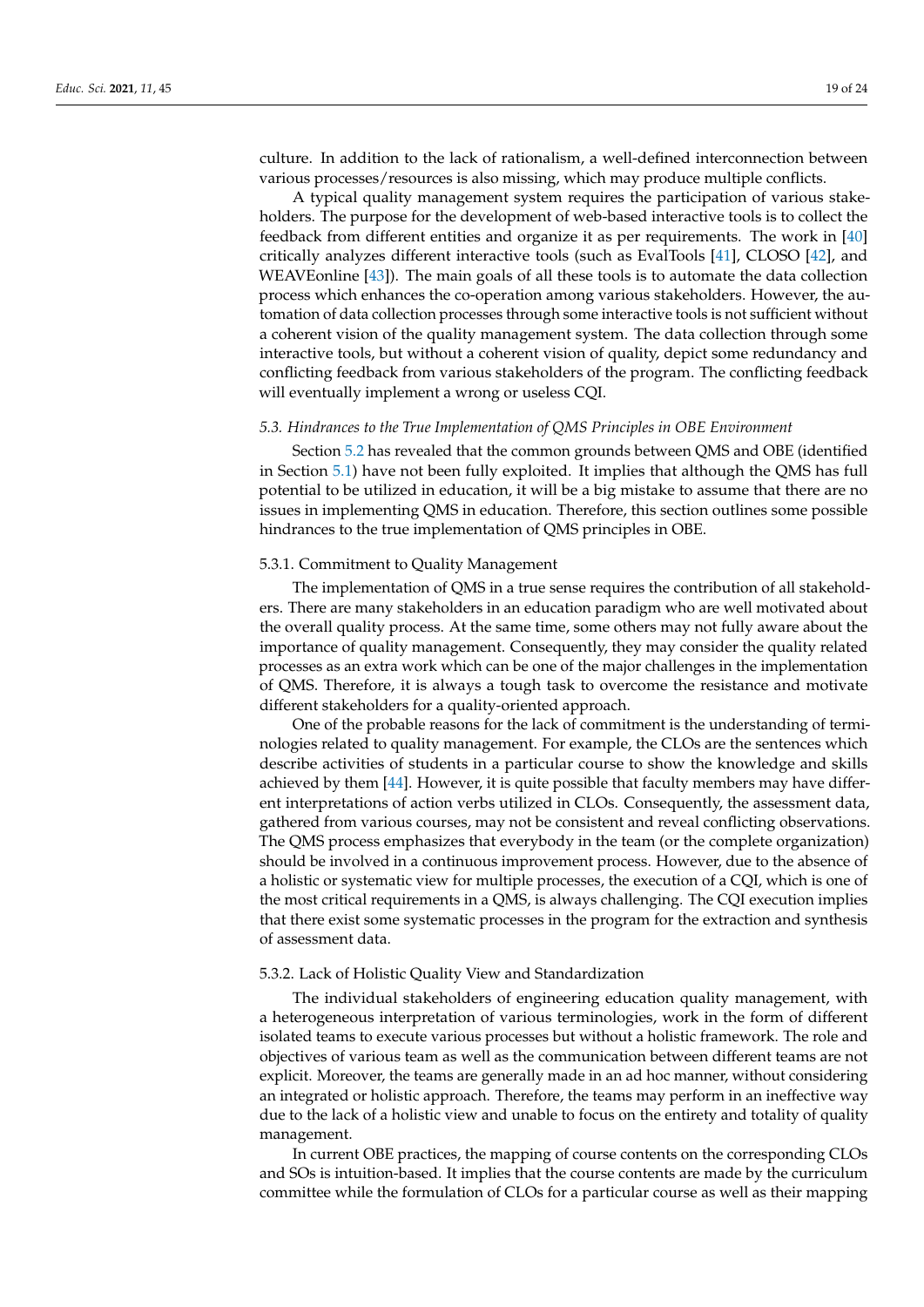on SOs are the jobs of individual faculty members (course coordinators). As a result, the CLOs verbs in miscellaneous courses are interpreted in different ways by various faculty members. In other words, the same student activity in two different courses is being mapped on two different SOs, depending upon the background/experience and intuition of individual faculty members.

# 5.3.3. Caveats of Evaluations

The quality control process in an industrial setting ensures that the final product is according to the requirement specifications. Comprehensive measurement and verification methods are made to ensure the overall quality control process. However, the current KPIs in an academic environment do not show the entire range of corresponding entities. One probable reason for the incompleteness of current measuring matrices is the natural human tendency which tries to simplify the problems by focusing on the most easily measurable elements. For example, it is relatively easy to define certain student outcomes and PLOs program learning objectives. However, to assess the students against the defined outcomes and objectives is challenging.

As the purpose of an OBE approach is to develop certain SOs, it is very important to fairly assess the outcomes. As an example, the most critical ABET outcomes/skills for professional engineering life are practical skills, data analysis, problem solving, communication, and teamwork. The general trend in current OBE practices is to use a single dedicated course that include the CLOs which introduces the soft skills [45]. However, students actually develop these important skills very late in their studies (during graduation project). This is exactly opposite to good QMS principles where the checkpoints on various attributes of the output cannot be deferred till the final term of the graduation program.

Similarly, laboratories are critical in engineering education. Although the existing OBE practices for quality management realize the importance of facilities, the major emphasis is generally made on theory courses. One probable reason for this may be that there is actually no career-related attraction for various faculty members for their contributions in laboratory teaching.

# **6. Final Recommendations**

In order to address the challenges mentioned in the previous section, this section provides certain recommendations which are related to an integrated approach towards quality, standardization of CLOs, inclusion of checkpoints before the final graduation projects and the development of matrices for the evaluation of facilities.

The integrated approach towards quality involves the formulation of all related processes under the umbrella of a system view. The formulated processes enable the collection/synthesis of assessment data (related to SOs) and program data (related to current state of affairs). The identified formulated processes are required to be distributed/mapped on multiple teams. The teams, which may consist of faculty, students, advisory board, employers, etc., should strive for the quality improvement in a systematic way. It is important to note that in an integrated approach, students are not only the customers, but also play the role in quality improvement. Furthermore, an unambiguous interface between different teams should be defined in terms of their inputs and outputs. The integrated approach allows the systematic management of all the processes related to assessment and program data by defining an explicit communication between various teams in terms of inputs and outputs. In other words, a coherent vision of complete data collection and synthesis enables the management to holistically/systematically control the data gathering process. Furthermore, the understanding of faculty members about their responsibilities as well as their comprehension of accreditation terminologies increases as the communication between various teams is explicitly defined [46].

It is important to note that the aforementioned integrated quality approach is a gradual process and can only be developed and implemented incrementally over the years. At the same time, no claim can be made over the completeness of the approach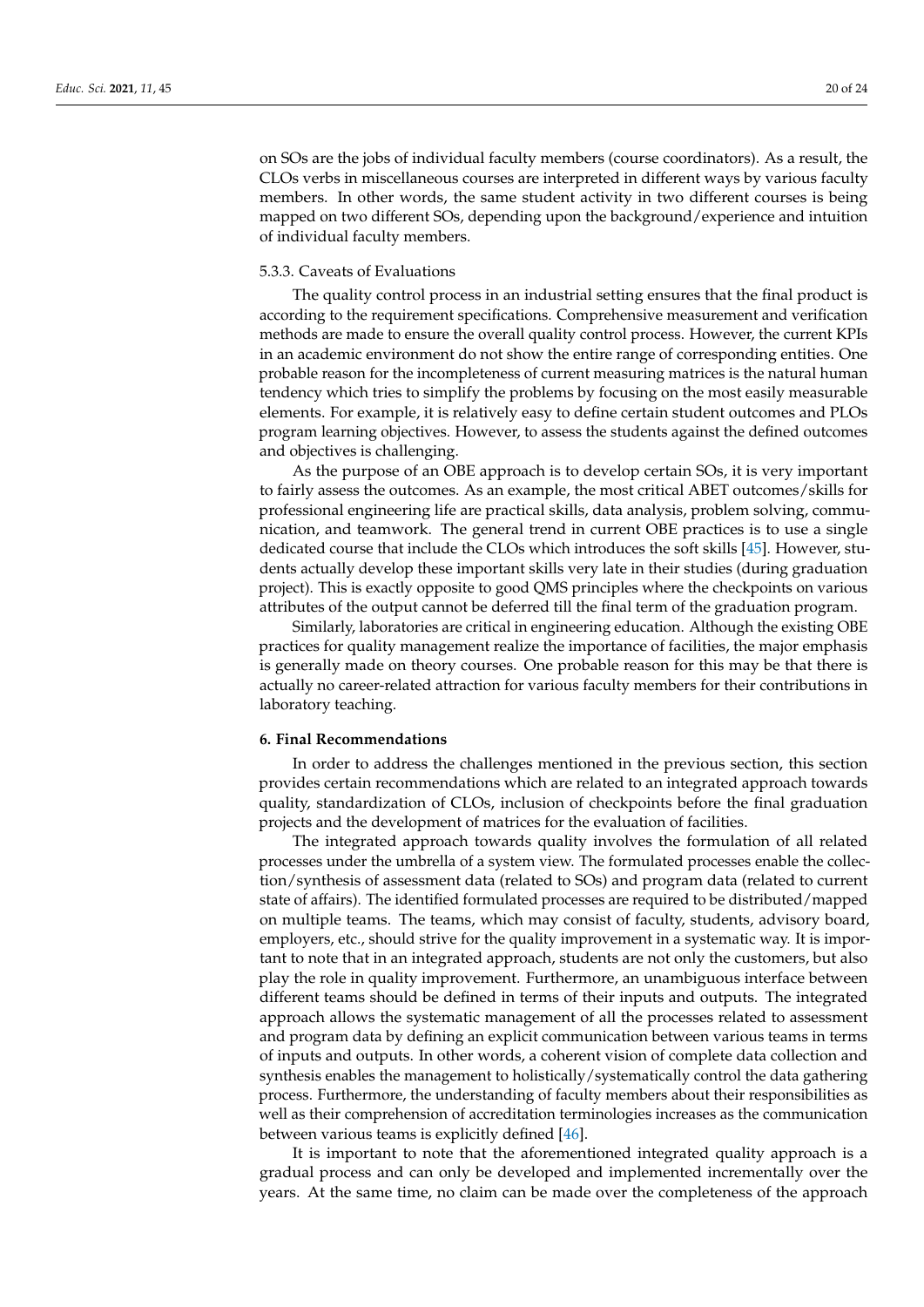as the quality improvement is a never-ending process. It implies that the final list of identified processes and their mapping on the defined resources is not important, as they may vary slightly from one institute to another. However, the methodology for the identification of processes and their mapping on corresponding resources may remain the same. Even with the highlighted integrated quality approach, the situation for program coordinator/management may not be ideal. In certain cases, the concerned resources may not able to provide the complete data (information) in time and/or in correct (desired) format. However, with the systematic/integrated approach, it is much easier to identify the cause and hence it is possible to take the appropriate actions well in time.

One of the important components in the aforementioned integrated approach is the consistency between different CLOs. It is therefore important to holistically review the entire CLOs in various courses and map them to course contents and SOs in a consistent way. In other words, there should be some standard/uniform procedures or general purpose rules to generate CLOs from course contents and then mapping of CLOs on SOs. It implies that meaningful SO data for quality improvement can only be obtained when the CLOs are formed through a standard mechanism. It is the job of faculty members to develop such uniform rules (standards) which can provide fundamental grounds for the formulation of CLOs. Similarly, the mapping of CLOs on the corresponding SOs require some formulation. Once the CLOs are formulated and mapped on corresponding student outcomes, it can be claimed with a relatively higher degree of confidence that the assessment data for a particular student outcome is really showing the corresponding skills of students.

In addition to the standardization of CLOs, an integrated quality approach in an OBE paradigm demands certain checkpoints to ensure the achievement of minimum level of various skills at various stages of the curriculum. It is analogous to the various checkpoints before the final assembly of the product in an industrial setting to ensure a rigorous quality control. Nevertheless, the current OBE practices assume that the student is ready for the capstone design experience (culminating course in an engineering program and analogous to final assembly line in a production setup), after attending a set of courses. However, it has been commonly observed that the skills of students, acquired during the initial three years of an engineering program, are not sufficient to effectively execute a real-world project [44]. It is therefore important to develop certain assessment techniques to measure the skills, just before the graduation project, which are necessary for the effective execution of capstone experience and real-life projects after graduation. These skills may include problem formulation, development of engineering requirements, design space exploration, hierarchical design, validation, teamwork, handling of ethical issues, project management, and communication skills.

Finally, an integrated quality culture can only be sustained if there is an effective mechanism for the periodic evaluation of infrastructure or facilities (e.g., laboratories in an engineering program). It has been observed that all the necessary information about the current status of existing facilities such as laboratories is generally documented, however, it certainly lacks an integrated approach for the continuous evaluation of laboratories. A QMS on the other hand, targets to execute a CQI plan for a regular assessment of facilities. Therefore, one probable option is to develop various evaluation matrices for the assessment of laboratories and other facilities. The typical examples of such evaluation matrices can be found in [47,48]. The highlighted pedagogic and implementation matrices in [47,48] have laid some initial foundations for a regular assessment of facilities. In this context, the SERVQUAL model [49] which has been frequently utilized in industries, may also provide some fundamental guidelines. SERVQUAL model has not been widely adopted in higher education, especially for the periodic evaluation of facilities and related infrastructure. Consequently, various engineering programs can customize the aforementioned matrices and SERVQUAL model as per their requirements.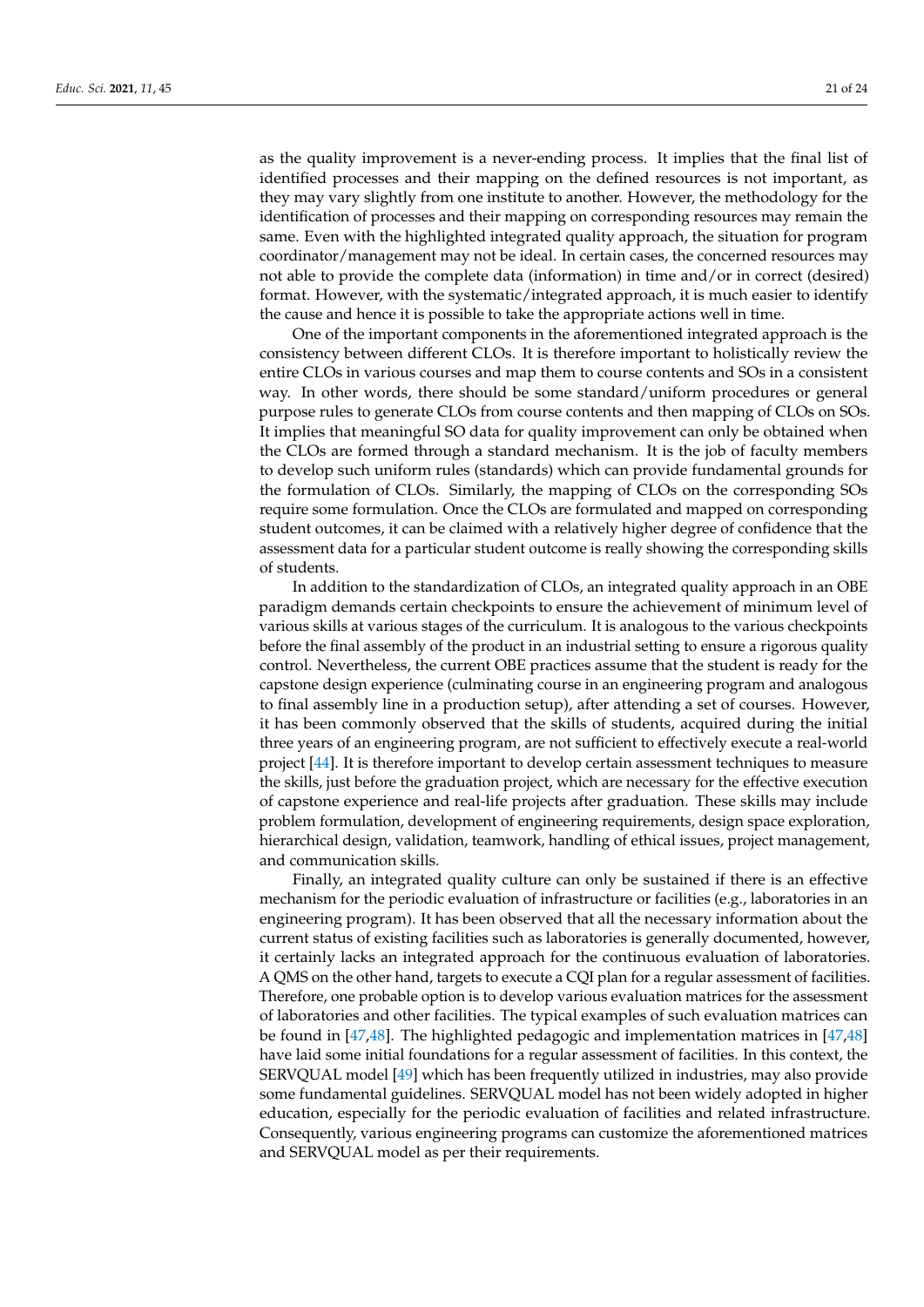# **7. Conclusions**

In the ever-growing competitive academic environment, the higher education institutes are striving to provide top quality education to their students in order to prepare them for the competitive post-University life. There is a strong need for the institutions to incorporate Quality Management System (QMS) best practices into their academic practices. The shift to the Outcome-Based Education (OBE) approach is one of the steps where the universities integrate quality assurance process. However, to keep the quality standards high and consistent there is a need of aligning OBE practice with QMS. In this paper, we have looked at how QMS is implemented at the educational institutes and what are challenges to their implementation in a true spirit. We have provided a set of recommendations that can help all the higher education institutes to implement a QMS in its true sense in their academic approaches. This paper has first identified the common clusters between the QMS and OBE paradigms. It has been observed that despite the importance of QMS in an OBE setting, the former has not been exploited to its full potential in later. The most probable hindrances for the true exploitation of QMS principles in an OBE environment are commitment level of faculty members, understanding of terminologies, absence of a holistic quality view, lack of standardization, difficulties in CQI, caveats of measurements and evaluation of facilities. Finally, certain recommendations have been provided to illustrate that an integrated quality culture is needed where the standardization of various procedures is supported with various checkpoints along with a continuous evaluation of the entire infrastructure.

**Author Contributions:** Conceptualization, J.Q. and M.A.I.; methodology, J.Q., M.R., and S.H.; validation, M.R., R.N.B.R., and M.Z.; formal analysis, M.R.; investigation, S.H., M.Z.; resources, M.R. and R.N.B.R.; data curation, J.Q. and S.H.; Writing—Original draft preparation, J.Q., M.R., R.N.B.R., and S.H.; Writing—Review and editing, J.Q. and M.A.I.; visualization, R.N.B.R., S.H., and M.Z. All authors have read and agreed to the published version of the manuscript.

**Funding:** This research received no external funding.

**Institutional Review Board Statement:** Not applicable.

**Informed Consent Statement:** Not applicable.

**Data Availability Statement:** Not applicable.

**Conflicts of Interest:** The authors declare no conflict of interest.

#### **References**

- 1. Hoad, T. *The Concise Oxford Dictionary of English Etymology*; Oxford Paperback Reference; Paw Prints: Oxford, UK, 2008.
- 2. Harvey, L.; Green, D. Defining Quality. *Assess. Eval. High. Educ.* **1993**, *18*, 9–34. [CrossRef]
- 3. Qadir, J.; Shafi, A.; Al-Fuqaha, A.; Taha, A.E.M.; Yau, K.L.A.; Ponciano, J.; Hussain, S.; Imran, M.A.; Muhammad, S.S.; Rais, R.N.B.; et al. Outcome-Based (Engineering) Education (OBE): International Accreditation Practices. 2020 ASEE Virtual Annual Conference Content Access; ASEE Conferences: Virtual On line, 2020; Number 10.18260/1-2–35020. Available online: https://peer.asee.org/35020 (accessed on 9 January 2021).
- 4. BSI. PAS 277:2015 Health and Wellness Apps—Quality Criteria Across the Life Cycle—Code of Practice. 2015. Available online: https://shop.bsigroup.com/upload/271432/PAS277(2015)bookmarked.pdf (accessed on 27 November 2020).
- 5. Manatos, M.J.; Rosa, M.J.; Sarrico, C.S., The Perceptions of Quality Management by Universities' Internal Stakeholders. In *The University as a Critical Institution*? Deem, R., Eggins, H., Eds.; SensePublishers: Rotterdam, The Netherlands, 2017; pp. 157–172. [CrossRef]
- 6. Hoyle, D. *ISO 9000 Quality Systems Handbook-Updated for the ISO 9001: 2015 Standard: Increasing the Quality of an Organization's Outputs*; Routledge: Abingdon, UK, 2017.
- 7. Froyd, J.E.; Wankat, P.C.; Smith, K.A. Five major shifts in 100 years of engineering education. *Proc. IEEE* **2012**, *100*, 1344–1360. [CrossRef]
- 8. Spady, W.G. *Outcome-Based Education: Critical Issues and Answers*; American Association of School Administrators: Arlington, VA, USA. 1994.
- 9. Nasim, K.; Sikander, A.; Tian, X. Twenty years of research on total quality management in Higher Education: A systematic literature review. *High. Educ. Q.* **2020**, *74*, 75–97. [CrossRef]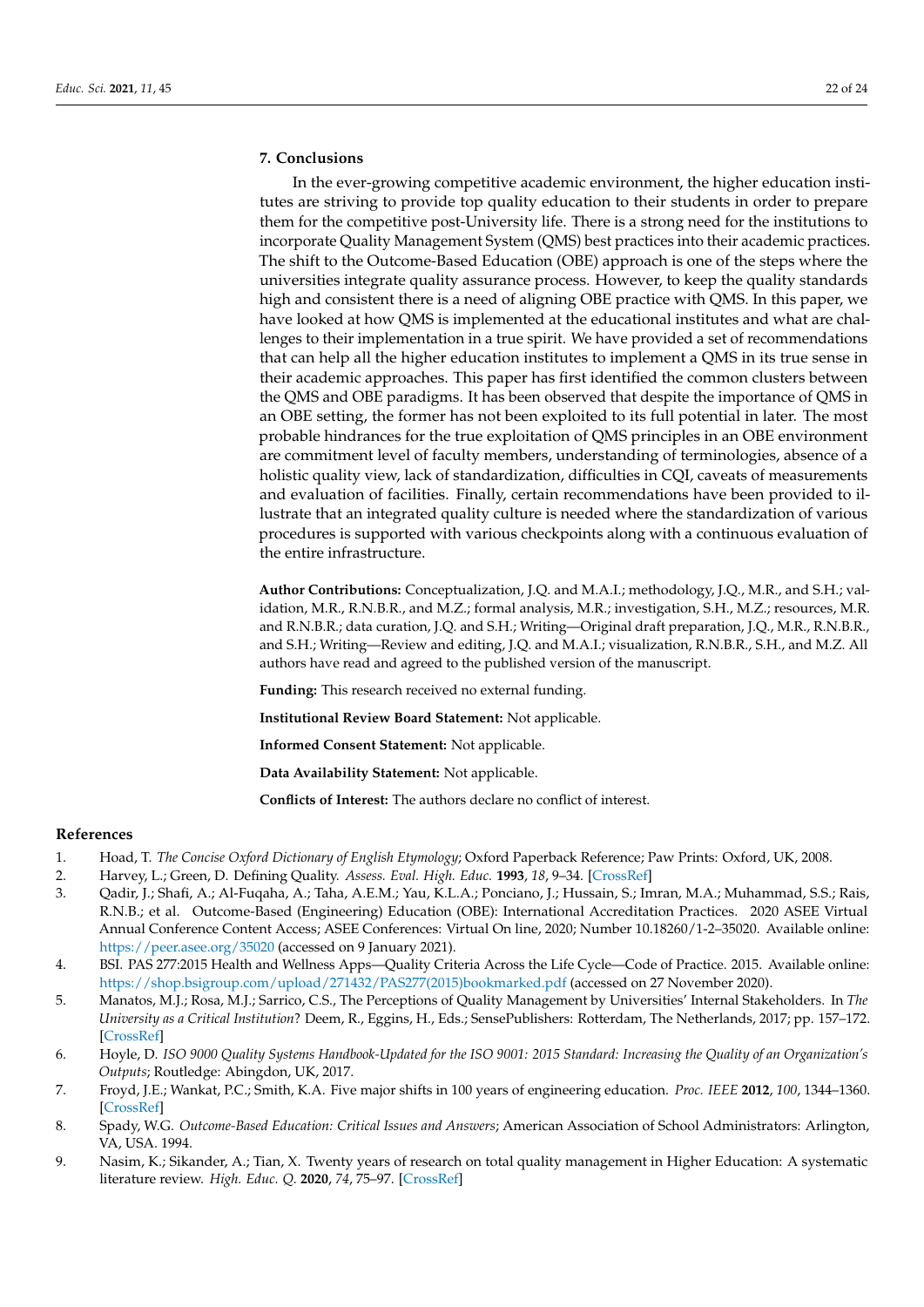- 10. Jager, H.J.D.; Nieuwenhuis, F.J. Linkages Between Total Quality Management and the Outcomes-based Approach in an Education Environment. *Qual. High. Educ.* **2005**, *11*, 251–260. doi:10.1080/13538320500354150. [CrossRef]
- 11. Harvey, L.; Williams, J. Fifteen Years of Quality in Higher Education. *Qual. High. Educ.* **2010**, *16*, 3–36. [CrossRef]
- 12. Welzant, H.; Schindler, L.; Puls-Elvidge, S.; Crawford, L. Definitions of quality in higher education: A synthesis of the literature. *High. Learn. Res. Commun.* **2015**, *5*, 2.
- 13. Sohel-Uz-Zaman, A.S.M.; Anjalin, U. Implementing Total Quality Management in Education: Compatibility and Challenges. *Open J. Soc. Sci.* **2016**, *4*, 207. [CrossRef]
- 14. Shewhart, W.; Deming, W. *Statistical Method from the Viewpoint of Quality Control*; Dover Books on Mathematics Series; Dover Publications: New York, NY, USA, 1986.
- 15. Deming, W. *Out of the Crisis*; MIT Press, Massachusetts Institute of Technology, Center for Advanced Engineering Study: Cambridge, MA, USA, 2000.
- 16. Liker, J. *The Toyota Way: 14 Management Principles from the World's Greatest Manufacturer*; Business/ Management, McGraw-hill: New York, NY, USA, 2003.
- 17. Sallis, E. *Total Quality Management in Education*; Routledge: Abingdon, UK, 2014.
- 18. Ciampa, D. *Total Quality: A Users' Guide for Implementation*; Addison Wesley Publishing Company: Reading, MA, USA, 1992.
- 19. Drucker, P. *Innovation and Entrepreneurship*; Routledge Classics, Taylor & Francis: Abingdon, UK, 2014.
- 20. Harper, B.J.; Lattuca, L.R. Tightening curricular connections: CQI and effective curriculum planning. *Res. High. Educ.* **2010**, *51*, 505–527. [CrossRef]
- 21. Drucker, P. *The Practice of Management*; Routledge: Abingdon, UK, 2012.
- 22. Doerr, J. *Measure What Matters: OKRs: The Simple Idea that Drives 10x Growth*; Penguin: London, UK, 2018.
- 23. BSI. ISO 9001:2015, The Importance of Risk in Quality Management, a White Paper. 2015. Available online: https: //www.bsigroup.com/globalassets/localfiles/en-th/iso-9001/resource/iso-9001-the-importance-of-risk-in-qualitymanagement.pdf (accessed on 27 November 2020).
- 24. Conway, A.; Yorke, D. Can the marketing concept be applied to the polytechnic and college sector of Higher Education? *Int. J. Public Sect. Manag.* **1991**, *4*, 23–35. [CrossRef]
- 25. Obermiller, C.; Fleenor, P.; Raven, P. Students as Customers or Products: Perceptions and Preferences of Faculty and Students. *Mark. Educ. Rev.* **2005**, *15*. [CrossRef]
- 26. IS0 21001:2018. Available online: https://www.iso.org/obp/ui/#iso:std:iso:21001:ed-1:v1:en (accessed on 30 November 2020).
- 27. Vlaši´c, S.; Vale, S.; Puhar, D.K. Quality management in education. *Interdiscip. Manag. Res.* **2009**, *5*, 565–573.
- 28. Thandapani, D.; Gopalakrishnan, K.; Devadasan, S.; Sreenivasa, C.; Murugesh, R. ISO 9001: 2000 based quality management system via ABET-based accreditation. *Int. J. Product. Qual. Manag.* **2011**, *7*, 125–147. [CrossRef]
- 29. Somasundaram, M.; Monie, E.C. Integrating Outcome Based Accreditation (OBA) with ISO 9001 Compliant Quality Management System (QMS): A Case Study. In Proceedings of the 3rd World Summit on Accreditation WOSA-2016, Delhi, India, 18–20 March 2016; pp. 210–215.
- 30. Noor, M.; Kadirgama, K.; Rejab, R.; Sani, S.; Sulaiman, S.; Rahman, P.D.M.M.; Mohd Rose, A.N.; Abu Bakar, R.; Ibrahim, A. Quality Management System in the Implementation of OBE at Faculty of Mechanical Engineering, Universiti Malaysia Pahang; In Proceedings of the 4th International Conference on University Learning and Teaching, Shah Alam, Malaysia, 20–21 October 2008; pp. 20–21. 277–285.
- 31. Shuaib, N.H.; Anuar, A.; Singh, R.; Yusoff, M.Z. Implementing continual quality improvement (CQI) process in an outcomebased education (OBE) approach. In Proceedings of the International Conference of Teaching and Learning; the 2nd International Conference of Teaching and Learning, Kuala Lumpur, Malaysia, 22–25 November 2009.
- 32. Namasivayam, S.; Al-Atabi, M.; Chong, C.H.; Choong, F.; Hosseini, M.; Gamboa, R.A.; Sivanesan, S. A blueprint for executing continual quality improvement in an engineering undergraduate programme. *J. Eng. Sci. Technol.* **2013**, *8*, 31–37.
- 33. Larina, L.N. Practical Application of Total Quality Management System to Education of International Students. *Procedia Soc. Behav. Sci.* **2015**, *215*, 9–13. [CrossRef]
- 34. Rashid, M.; Tasadduq, I.A. Holistic Development of Computer Engineering Curricula Using Y-Chart Methodology. *IEEE Trans. Educ.* **2014**, *57*, 193–200. [CrossRef]
- 35. Rashid, M. An undergraduate course on model-based system engineering for embedded systems. *Comput. Appl. Eng. Educ.* **2020**, *28*, 645–657. [CrossRef]
- 36. Accreditation Board of Engineering Technology (ABET). Available online: http://www.abet.org/accreditation/ (accessed on 30 October 2020).
- 37. Al-Yahya, S.A.; Abdel-halim, M.A. A Successful Experience of ABET Accreditation of an Electrical Engineering Program. *IEEE Trans. Educ.* **2013**, *56*, 165–173. [CrossRef]
- 38. Sungsine, P. Framework for Course-Embedded Outcomes Assessment: A Case Study of Architecture & Building Engineering Program at KSNU. *J. Eng. Educ. Res.* **2020**, *23*, 47–58.
- 39. Developing and qualifying Civil Engineering Programs for ABET accreditation. *J. King Saud Univ. Eng. Sci.* **2016**, *28*, 1–11.
- 40. Namoun, A.; Taleb, A.; Benaida, M. An Expert Comparison of Accreditation Support Tools for the Undergraduate Computing Programs. *Int. J. Adv. Comput. Sci. Appl.* **2018**, *9*, 371–384.
- 41. EvalTools. Available online: https://iu.myschooling.net/EvalTools6/EvalTools/ (accessed on 30 October 2020).